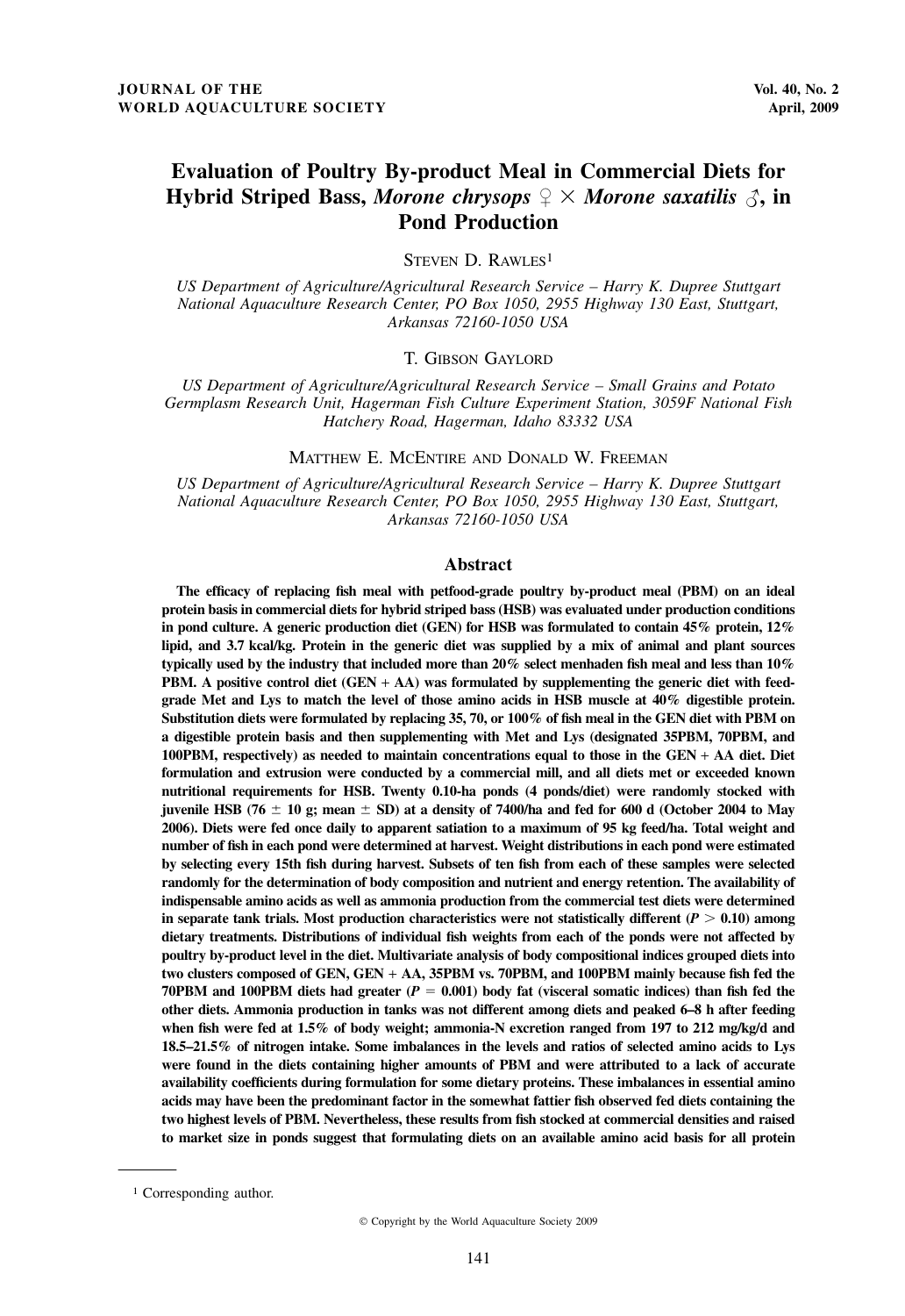#### 142 RAWLES ET AL.

sources while balancing limiting amino acids, particularly Met, Lys, Thr, and Trp, on an ideal protein basis will yield significant improvements in HSB performance when fed commercial diets in which all fish meal is replaced with PBM.

Petfood-grade poultry by-product meal (PBM) is high in protein and contains a favorable profile of indispensable amino acids (IAA) for fish production (Gaylord and Rawles 2005). In addition, high availability and lower price render PBM an ideal candidate for replacing fish meal in aquafeeds. Commercial diets for hybrid striped bass (HSB) already contain some PBM in place of fish meal; however, inclusion rates are limited to avoid reduced performance sometimes observed when higher levels are attempted (Rawles et al. 2006). While supplementing PBM with first-limiting IAA on an ideal protein basis may ameliorate substandard performance sometimes seen in unsupplemented diets (Gaylord and Rawles 2005), other studies suggest that no supplementation is required to obtain production performance comparable to fish meal-based counterparts (Webster et al. 1999, 2000). However, potential shortcomings of ingredient substitution trials in fish include failure to control levels and final ratios of IAA in the diet after fish meal replacement (Emre et al. 2003; Turker et al. 2005) and lack of performance testing under commercial conditions or up to marketable-sized fish (Webster et al. 1999; Kureshy et al. 2000; Webster et al. 2000).

In a concomitant trial in which fish were reared in commercial-scale recirculation systems, we investigated the performance of HSB fed production diets that replaced 35 and 70% of fish meal with PBM and two amino acids (Met and Lys) on an ideal protein basis (Rawles et al. 2006). In that study, fish were fed according to body weight (BW), and those fed the 35% replacement diet performed as well as fish fed an unsupplemented generic diet, whereas fish fed the 70% replacement diet did not. Additionally, diet composition influenced final weight, weight gain, yield, hepatosomatic index (HSI), and intraperitoneal fat ratio but did not alter feed conversion and muscle ratio (MR). The goal of this study was to evaluate the performance of similar diets and an additional 100% fish meal

replacement diet under commercial pond production conditions and satiation feeding. Nutrient digestibility and ammonia production were also compared in separate tank studies in order to gain some insight into the potential for pond nutrient loading of the test diets.

## Materials and Methods

# Commercial Test Diets

A generic commercial production diet (GEN) for HSB was formulated to contain 45% protein, 12% lipid, and 3.7 kcal/kg estimated available energy (Table 1). Protein in the GEN diet was supplied by a combination of animal and plant sources (Cargill™ Animal Nutrition/Burris Mill and Feeds, Inc., Franklinton, LA, USA) that included more than 20% select menhaden fish meal (MFM) and less than 10% PBM and are considered typical of commercial formulations. Digestible protein and available Met and Lys in the GEN diet from MFM and PBM were estimated from the data of Gaylord and Rawles (2005). Because the availability of IAA to Morone spp. had not been determined for the remaining dietary protein sources, gross Met and Lys levels expected in the remaining ingredients (NRC 1993) were added to available Met and Lys from MFM and PBM in order to approximate total levels of these amino acids in the GEN formula.

A positive control diet  $(GEN + AA)$  was formulated by supplementing the GEN diet with feed-grade Met and Lys to match levels in HSB muscle at 40% digestible protein (Table 1). Substitution diets were formulated by replacing 35, 70, or 100% of MFM in the GEN diet with PBM (designated 35PBM, 70PBM, and 100PBM, respectively) on a digestible protein basis and then supplementing with Met and Lys as needed to match those levels in the positive control.

Diet formulation and extrusion were performed by a commercial mill (Cargill Animal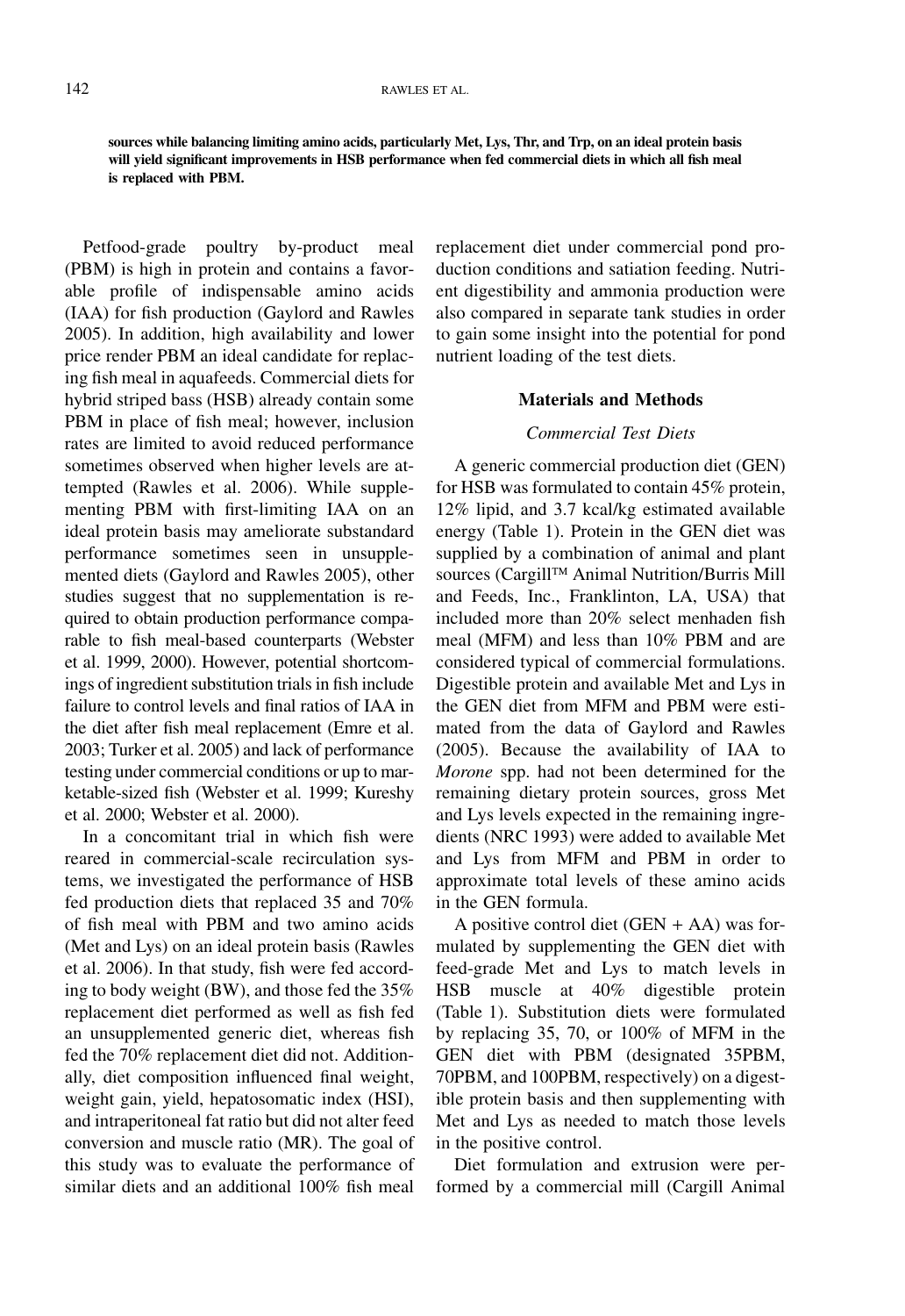| Ingredient                        | Dieta      |            |       |       |        |  |  |  |
|-----------------------------------|------------|------------|-------|-------|--------|--|--|--|
|                                   | <b>GEN</b> | $GEN + AA$ | 35PBM | 70PBM | 100PBM |  |  |  |
| Menhaden fish meal                | 25.00      | 25.00      | 16.20 | 7.50  | 0.00   |  |  |  |
| Poultry by-product, petfood grade | 7.73       | 7.73       | 17.20 | 26.68 | 34.80  |  |  |  |
| Soybean meal 48%                  | 25.90      | 25.90      | 25.90 | 25.90 | 25.90  |  |  |  |
| Wheat midds                       | 17.35      | 11.72      | 9.73  | 7.43  | 5.30   |  |  |  |
| Wheat                             | 8.00       | 11.14      | 12.43 | 13.92 | 15.3   |  |  |  |
| Cottonseed meal                   | 4.80       | 4.80       | 4.80  | 4.80  | 4.80   |  |  |  |
| Rice bran                         | 3.80       | 3.80       | 3.80  | 3.80  | 3.80   |  |  |  |
| Menhaden fish oil                 | 6.94       | 7.09       | 6.54  | 5.99  | 5.52   |  |  |  |
| Vitamin premix <sup>a</sup>       | 0.35       | 0.35       | 0.35  | 0.35  | 0.35   |  |  |  |
| Trace mineral premix <sup>a</sup> | 0.07       | 0.07       | 0.07  | 0.07  | 0.07   |  |  |  |
| Stay-C $35%$                      | 0.05       | 0.05       | 0.05  | 0.05  | 0.05   |  |  |  |
| Ethoxyquin dry                    | 0.01       | 0.01       | 0.01  | 0.01  | 0.02   |  |  |  |
| Lysine HCl                        |            | 1.42       | 1.55  | 1.67  | 1.86   |  |  |  |
| DL-Methionine                     |            | 0.58       | 0.63  | 0.68  | 0.72   |  |  |  |
| Analyzed compositionb             |            |            |       |       |        |  |  |  |
| Moisture $(\% )$                  | 8.3        | 9.0        | 8.6   | 9.3   | 9.1    |  |  |  |
| Protein $(\% )$                   | 41.2       | 42.7       | 43.2  | 43.0  | 43.0   |  |  |  |
| Lipid $(\%)$                      | 11.1       | 11.5       | 10.8  | 9.6   | 11.0   |  |  |  |
| Ash $(\%)^c$                      | 9.9        | 9.7        | 9.5   | 8.6   | 7.6    |  |  |  |
| Gross energy (kcal/kg)            | 4598       | 4569       | 4647  | 4673  | 4688   |  |  |  |
| Digestible energy (kcal/kg)       | 3211       | 3292       | 3164  | 3429  | 3311   |  |  |  |

TABLE 1. Composition (% as-fed) of commercial test diets fed to hybrid striped bass in ponds for 600 d.

<sup>a</sup> Diet designations are as follows: GEN = generic commercial diet; GEN + AA = generic diet with supplemental Met and Lys (+AA); 35PBM = 35% replacement of fish meal with poultry by-product + AA; 70PBM = 70% replacement of fish meal with poultry by-product + AA; and  $100$ PBM =  $100\%$  replacement of fish meal with poultry by-product + AA. (Ingredients including proprietary vitamin and mineral premixes were provided by Cargill Animal Nutrition/Burris Mill and Feeds, Inc.).

b As-fed basis.

c Ash values in Rawles et al. (2006) were reported erroneously on a dry-weight basis.

Nutrition/Burris Mill and Feeds, Inc.), and all diets met or exceeded known nutritional requirements for HSB. Upon exiting the dryer, feed pellets were sealed in standard commercial wax-lined bags (22.5 kg/bag) and shipped to US Department of Agriculture/Agricultural Research Service (USDA/ARS) – Harry K. Dupree Stuttgart National Aquaculture Research Center (HKDSNARC), Stuttgart, Arkansas, USA, where they were stored in a temperature-controlled building until fed. The length of the study necessitated manufacture of two batches of feed to ensure high nutrient quality throughout the study.

#### Fish and Ponds

Reciprocal cross HSB, Morone chrysops  $\varphi \times$ Morone saxatilis  $\beta$ , fry (2 g/fish initial weight) were obtained from a commercial producer (Keo Fish Farms, Keo, AR, USA) and stocked in a flow-through tank system at the USDA/ ARS – HKDSNARC. During a 93-d nursery period, fish were initially fed a commercial trout diet, weaned to a commercial HSB fingerling diet, and regularly graded to maintain a uniform size class of juveniles. At the conclusion of the nursery period, twenty 0.10-ha ponds (4 ponds/diet) were randomly stocked with juveniles averaging  $76 \pm 10$  g (mean  $\pm$  SD) at a density of 7400/ha (750 fish/pond). All fish were hand counted in order to ensure accurate stocking data. Fish were fed their respective test diets for 600 d (October 2004 to May 2006). Diets were fed by hand once daily to apparent satiation to a maximum of 95 kg feed/ha/d. Daily feed consumption was recorded as flat liters of feed consumed per pond and converted to feed weight by adjusting for diet density as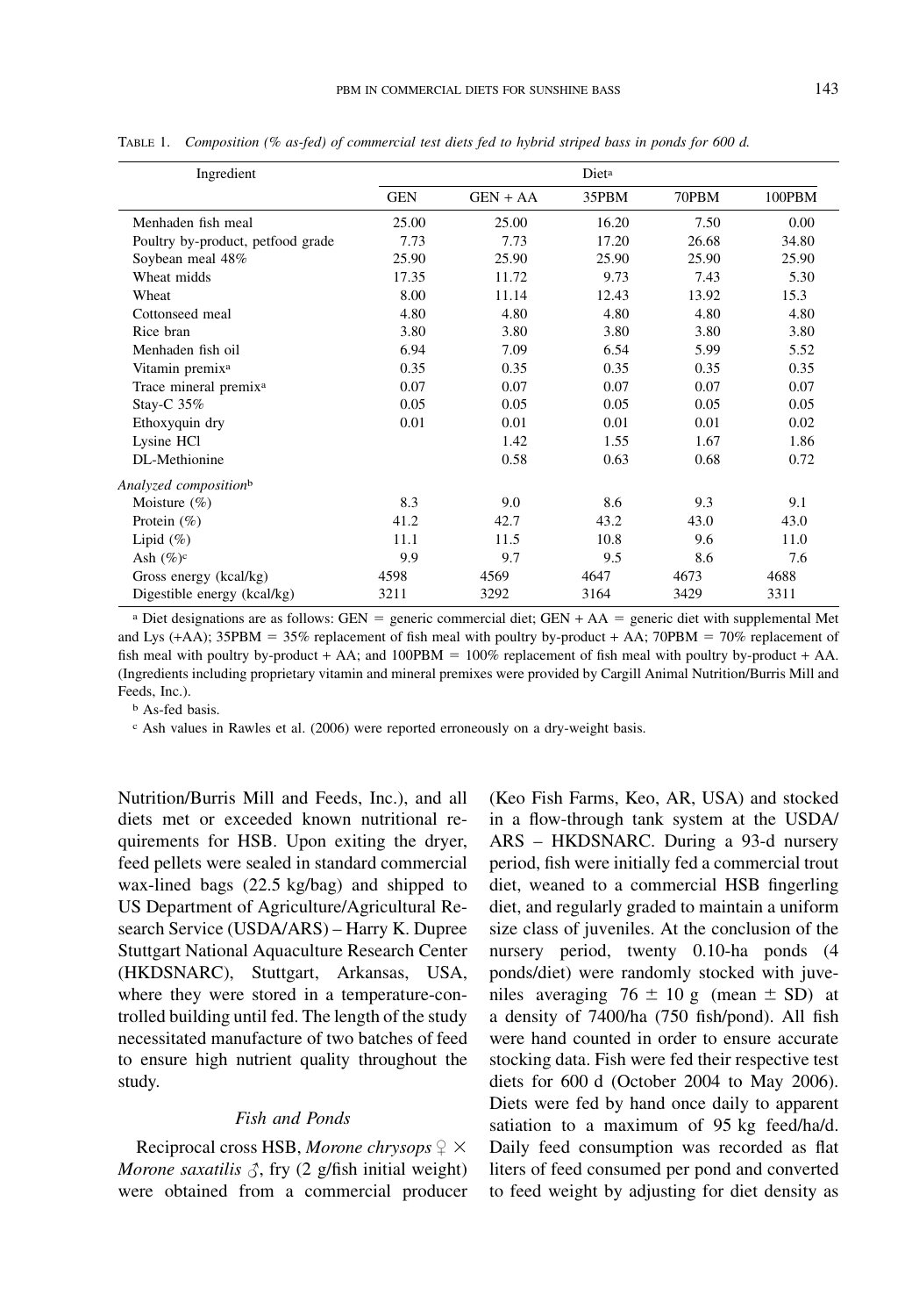periodically determined in random samples  $(N = 10)$  of each diet.

Ponds were filled, periodically topped off, or flushed with water from a freshwater well. Aeration was activated round the clock via ½ hp, electrical paddle wheel aerators (Little John, Quinton, AL, USA) in each pond. Ponds were periodically dosed with inert dye (AquaShade™, Germantown, WI, USA) to reduce blooms of algae and inhibit other aquatic vegetation. Water quality was evaluated 5 d/wk for oxygen and temperature using a handheld monitor (WTW Inc., Model Oxi 330i, Weilheim, Germany). Total ammonia-nitrogen, nitrite-nitrogen, and pH were evaluated (DR/ 2010; HACH Co., Loveland, CO, USA) at least biweekly when temperatures were greater than 15 C. Water samples were taken at 08:30 h and transported to the laboratory for immediate analysis. Water quality characteristics were generally maintained within acceptable levels for HSB culture (Warren et al. 1990) with the exception of complete mortality in one pond (GEN treatment) because of aerator failure and partial mortality (20%) and in another pond (70PBM treatment) because of high ammonia. Oxygen during the trial ranged from 3.7 to 11.8 mg/L, pH from 6.5 to 8.0, temperature from 4 to 32.5 C, NH<sub>4</sub>-N from 0 to 4.5 mg/L, and  $NO<sub>2</sub>-N$  from 0 to 0.5 mg/L.

### Digestibility Trial

The digestibility of gross nutrients, energy, and IAA in the commercial test diets was determined in a separate trial at the USDA/ARS – HKDSNARC. The digestibility diets contained 99% commercial test diet + 1% marker  $(Cr<sub>2</sub>O<sub>3</sub>)$  on a dry-weight basis. Aliquots of the commercial test diets were ground, mixed with marker, and pressure pelleted according to methods previously described (Gaylord and Rawles 2005). Pellets were dried to less than 10% moisture in a forced-air conveyor oven (Pacesetter PS250; Middleby Marshall, Morton Grove, IL, USA) at 250 C for 17 min and stored at  $-20$  C until fed. Four replicate tanks  $(\approx 600$  L/tank) of fish were randomly assigned to each diet. Tanks were stocked with 50 HSB each that averaged 125 g/fish. Fecal collection

and calculation of digestibility coefficients were conducted according to Gaylord et al. (2004).

# Ammonia Excretion Trial

The relative excretion of ammonia from each of the commercial test diets was estimated in a separate tank trial at the HKDSNARC using methods adapted from Robaina et al. (1999). Briefly, each of the fifteen 600-L tanks was stocked with 25 randomly selected HSB averaging  $213 \pm 21$  g/fish. Fish used in the trial had been acclimated to the tank system for several months. Three replicate tanks of fish were randomly assigned to each diet, and fish were fed once daily to apparent satiation for 3 wk. On the morning of the 21st day, ammonia-N was measured in each tank using an ion selective electrode (Accumet<sup>®</sup> Ammonia; Fisher Scientific, Pittsburgh, PA, USA), and fish were fed a final meal of their assigned diet at 1.5% of total BW in the tank. No feed loss occurred and all feed was consumed in each tank. Ammonia-N was measured at 2-h intervals for 24-h postprandial in water samples taken from water inlets and outlets of each tank as well as an identical tank without fish (blanks). Subsequently, fish remained without feed an additional week, and endogenous ammonia-N excretion was similarly measured. Daily ammonia-N excretion for each tank of fish was calculated according to the following:

$$
\sum_{\Delta t=2,4,\dots,24} E_{\Delta t} = V \cdot \Delta C + (\Delta C/2) \cdot F, \quad (1)
$$

where  $E_{\Delta t}$  is ammonia excretion over  $\Delta t$  (2 h), V is the tank volume,  $\Delta C$  is the change in ammonia concentration over  $\Delta t$  after accounting for blanks,  $\Delta C/2$  is the mean ammonia concentration over  $\Delta t$ , and F is the flow rate, and the summation is for the twelve 2-h intervals of measurement.

# Size Distributions, Compositional Indices, and Retention Efficiencies

Ten randomly selected fish were collected and frozen at the beginning of the production trial for later analysis of whole-body protein and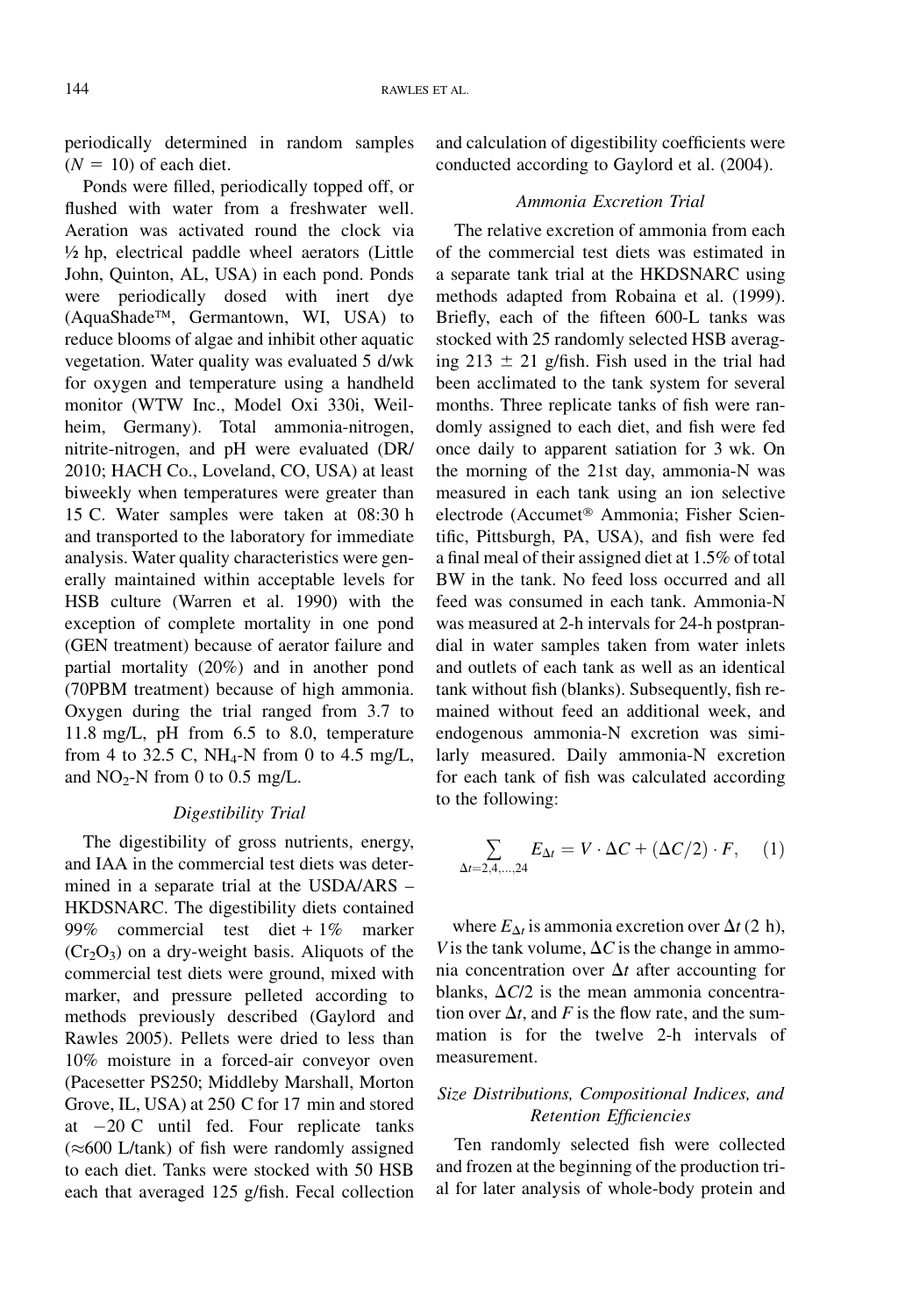energy. At the termination of the trial, fish in each pond were harvested by seine, weighed in batches with a commercial fish-loading basket and scale, and loaded onto a commercial hauling tank for transport to storage ponds. Fish from each pond were counted when off-loaded from the hauling tank onto a watered counting trough situated adjacent to the storage ponds. Weight distributions were estimated from samples taken during this enumeration process by selecting and weighing every 15th fish for a total of approximately 50 of 750 fish from each pond. Subsets of approximately ten fish from each of these samples were randomly selected (every fifth fish) and frozen for the determination of body composition and nutrient and energy retention. Ponds were subsequently drained, and fish that had evaded the seine were collected for inclusion in the final harvest data; these fish were not used for compositional data. Seine evasion averaged 17 fish, or less than 2.5% of final stock, in each pond. Condition indices were calculated as follows:

 $MR =$  fillet mass with ribs  $\times 100$ /fish mass  $HSI = liver mass \times 100/fish mass$ Visceral somatic index (VSI)

 $=$  (viscera and fat mass  $-$  gonad mass)  $\times$  100/fish mass.

For the determination of body composition, frozen fish  $(N = 10)$  were sectioned and passed through an industrial meat grinder. Ground sections were pooled for each fish and thoroughly mixed. This process was repeated an additional two times prior to aliquots being taken for analysis. Whole-body protein retention efficiency (PRE) and energy retention efficiency (ERE) were calculated according to the following formulas:

 $PRE = protein gain \times 100/protein fed$ ERE = energy gain  $\times$  100/energy fed.

Animal care and experimental protocols were approved by the HKDSNARC Institutional Animal Care and Use Committee and conformed to USDA/ARS Policies and Procedures 130.4 and 635.1.

#### Chemical Analyses

Proximate (dry matter, ash, protein, and lipid), chromium, energy, and amino acid contents of ingredients, diets, and relevant tissues were performed according to standard methods (AOAC 2000). Briefly, protein ( $N \times 6.25$ ) was determined by the Dumas method using a LECO nitrogen analyzer (FP-528; LECO Corporation, St. Joseph, MI, USA). Lipid was determined according to Folch et al. (1957) following chloroform : methanol (2:1) extraction. Amino acids in diets and fecal samples were determined by a commercial laboratory (Central Analytical Laboratory, University of Arkansas, Fayetteville, AR, USA) using high-performance liquid chromatography and AOAC (2000) Official Method 982.30, Part E. Briefly, amino acids except tryptophan and sulfur amino acids were determined after acid hydrolysis. Sulfur amino acids were determined separately after performic acid oxidation and acid hydrolysis. Tryptophan was determined separately after alkaline hydrolysis. Chromium was determined after perchloric acid oxidation of ashed samples using the diphenylcarbazide colorimetric method as described in Divakaran et al. (2002). Total energy was determined by isoperibol bomb calorimetry (Parr1281; Parr Instrument Company, Moline, IL, USA).

#### Statistical Analyses

The SAS software program PROC MIXED (Software Release 9.1, 2002–2003; SAS Institute, Inc., Cary, NC, USA) was used to conduct a mixed-effects model ANOVA of observed apparent digestibility coefficients (ADC), apparent availability coefficients for amino acids, and excretion of nitrogen in the commercial test diets (fixed effects). Tank within test diet was defined as the random effect. Similarly, a mixed-effects ANOVA was conducted on the production trial response data in which diet was defined as the fixed effect and pond within diet was defined as the random effect. Compound symmetric variance–covariance structure, the default setting in PROC MIXED, was specified to account for random effects that were assumed normally and independently distributed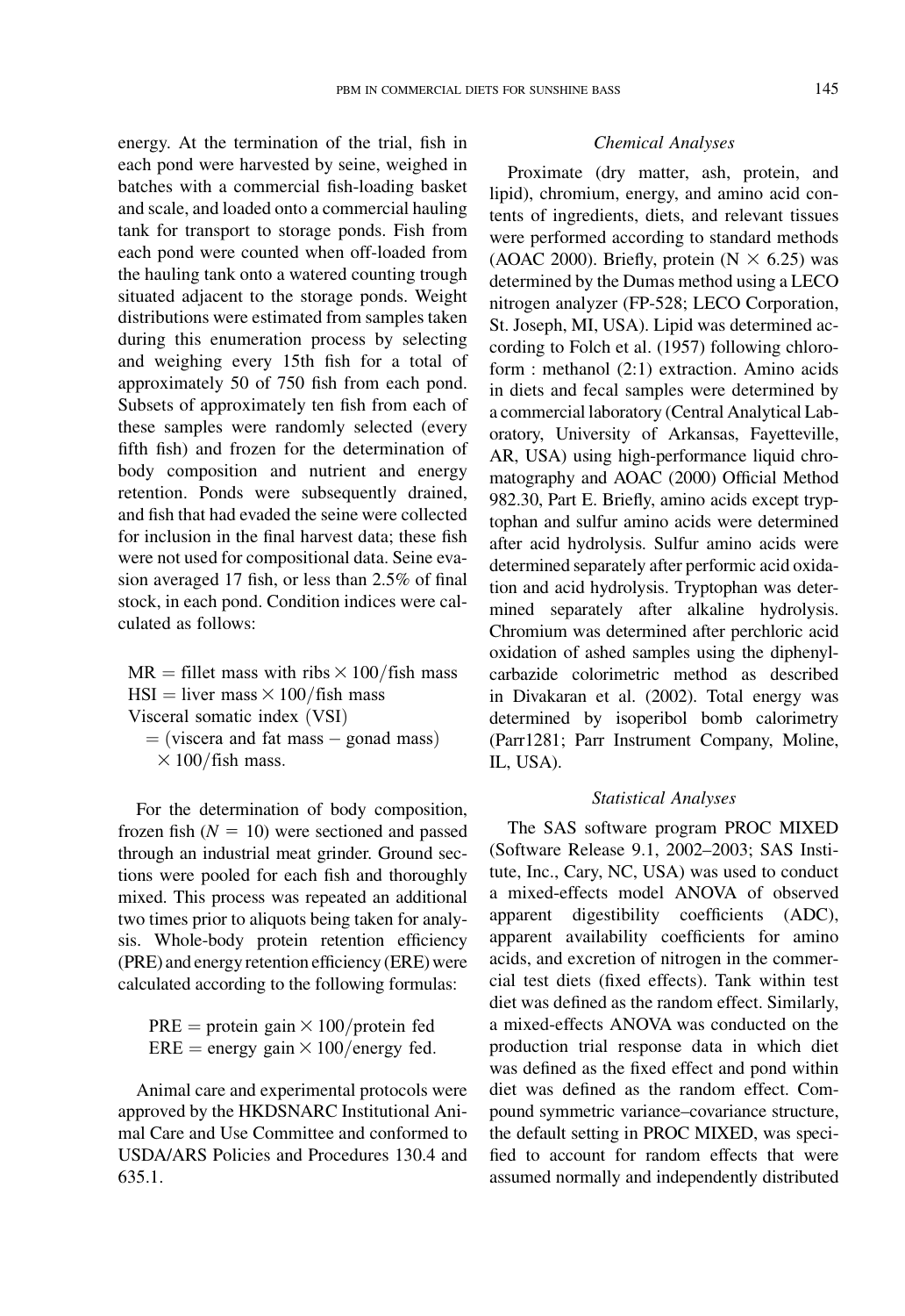and therefore uncorrelated in the current experiments. Contrast statements were constructed to compare response variables of the substitution diets (35PBM, 70PBM, and 100PBM) to those of the generic (GEN and GEN + AA) diets. Differences among treatment means were separated using Bonferroni  $t$  tests (Miller 1981) for pair-wise comparisons in order to control type I error.

The SAS program CANDISC was used to conduct canonical discriminant analyses (CDAs) of body indices (MR, HSI, and VSI) as well as frequency distributions of fish weights from the five dietary treatments according to the methods of Khattree and Naik (2000) and Paspatis et al. (2000). As opposed to univariate analysis that examines only one variable at a time, CDA is a multivariate approach that allowed, in this case, simultaneous consideration of all three body indices, or all ten weight classes of fish, to discern differences among dietary treatments (Johnson and Wichern 2002). CDA uses several measures of statistical significance, including Wilks'

lambda, Pillai's trace, Hotelling–Lawley trace, and Roy's greatest root, that simultaneously take into account multiple dependent variables (Khattree and Naik 2000).

Because frequencies and indices are ratios bounded by zero, these response data were log transformed prior to analysis. Treatment effects were considered significant at  $P < 0.10$  for pond production and performance measures. Responses obtained from the separate tank trials were considered significant at  $P < 0.05$ .

### Results

### Digestibility Trial

ADC of gross nutrients and energy were moderate to high among the test diets (Table 2). Organic matter in the 35PBM diet was slightly less digestible than that of the GEN diet. Lipid digestibility in the 70PBM diet was marginally  $(P = 0.058)$  higher than that of the generic diets. The digestibility of gross nutrients and energy in the 100PBM diet was not different

TABLE 2. Apparent digestibility (%) of nutrients and energy and amino acid availability (%) in commercial test diets for hybrid striped bass.a

|                | <b>ADC</b>  |            |             |         |             |            |        |
|----------------|-------------|------------|-------------|---------|-------------|------------|--------|
|                | <b>GENb</b> | $GEN + AA$ | 35PBM       | 70PBM   | 100PBM      | Pooled SEM | P > F  |
| Organic matter | 65.4        | 67.5       | $62.4+$     | 69.1    | 66.1        | 1.49       | 0.03   |
| Protein        | 97.2        | 97.2       | 96.7        | 97.2    | 96.7        | 0.21       | 0.09   |
| Lipid          | 85.3        | 87.2       | 87.0        | 89.9    | 87.1        | 0.83       | 0.06   |
| Energy         | 70.4        | 72.4       | 69.7        | 73.6    | 70.6        | 1.33       | 0.17   |
| Amino acids    |             |            |             |         |             |            |        |
| Arg            | 96.2        | 94.3       | 93.6        | 95.0    | 93.1        | 0.85       | 0.15   |
| Cys            | 48.1        | 49.0       | 41.6        | 48.0    | 37.1        | 4.93       | 0.38   |
| His            | 88.3        | 86.7       | 83.5        | 86.5    | 83.9        | 1.55       | 0.05   |
| <b>Ile</b>     | 88.7        | 87.6       | $81.8**$    | 87.1    | 83.8*       | 1.49       | 0.03   |
| Leu            | 90.8        | 89.0       | 88.9        | 89.3    | 86.6        | 1.22       | 0.18   |
| Lys            | 90.8        | 91.7       | 91.0        | 92.5    | 91.6        | 0.84       | 0.73   |
| Met            | 88.1        | 90.1       | 88.4        | 90.2    | 88.7        | 0.98       | 0.44   |
| Phe            | 89.9        | 89.4       | $86.6^{*+}$ | 88.9    | $86.1^{*+}$ | 0.84       | < 0.01 |
| Thr            | 86.2        | 84.1       | $74.4**$    | 81.3*   | $77.3^{*+}$ | 1.91       | < 0.01 |
| Trp            | 93.4        | 88.5       | 87.7        | 86.3    | 85.7        | 2.80       | 0.13   |
| Tyr            | 89.9        | 88.4       | $83.9**$    | $87.7*$ | $84.8**$    | 1.06       | < 0.01 |
| Val            | 87.5        | 86.0       | 83.8*       | 85.3    | $82.2^{*+}$ | 1.13       | 0.01   |

 $ADC = apparent digestibility coefficients; PBM = \text{poultry by-product meal.}$ 

a Values are mean ADC (dry-weight basis) from four replicate tanks of fish. Differences between treatment means were separated using contrast statements and Bonferroni t tests (Miller 1981).

b Diet designations are described in Table 1.

\* Mean different ( $P < 0.05$ ) from that of the generic diet (GEN).

+ Mean different from that of the amino acid-supplemented generic diet (GEN + AA).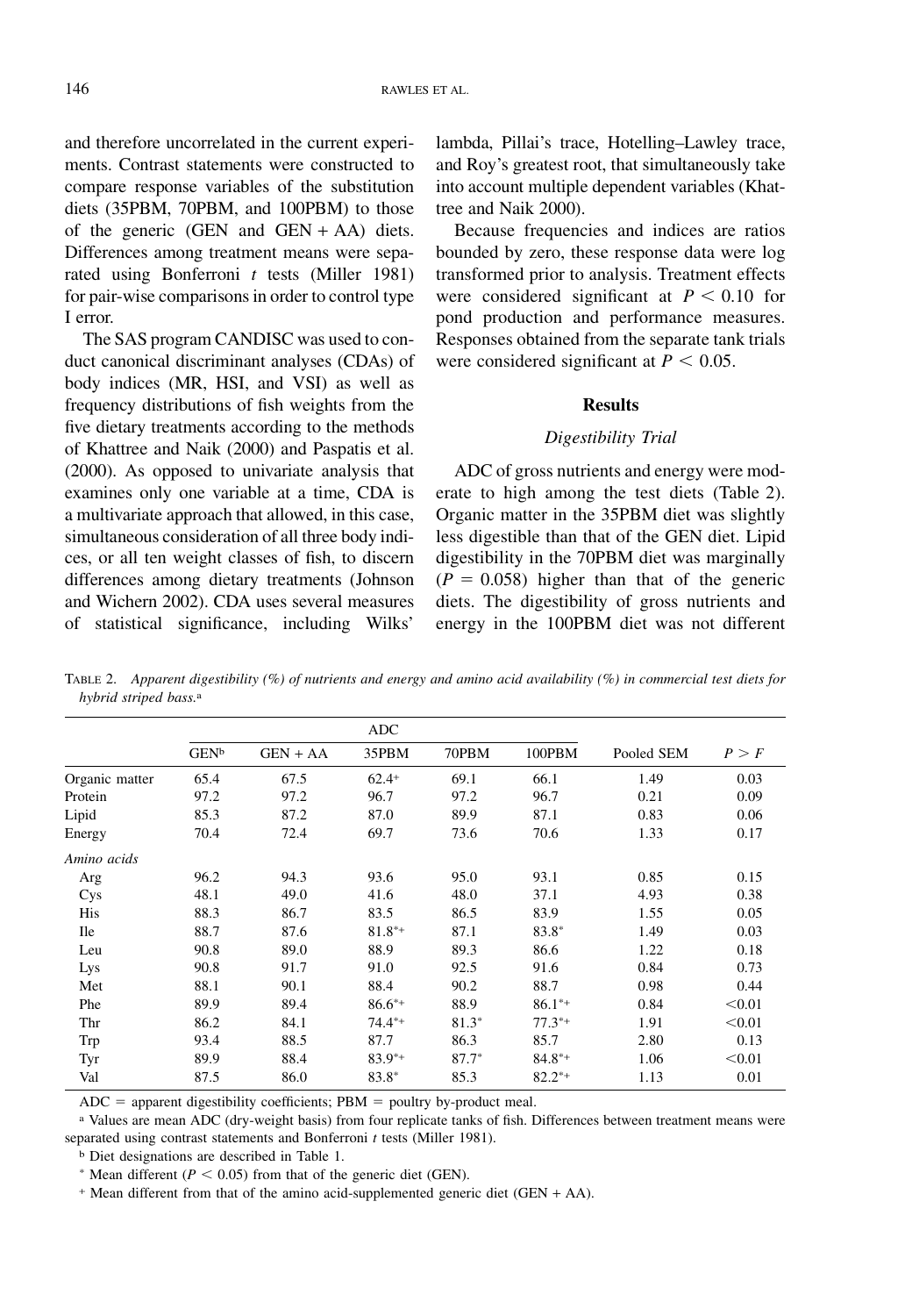from that of the generic diets. Organic matter digestibility was moderate and ranged from 62 to 69%. Protein and energy ADC values were uniform among the test diets and averaged 97.0  $\pm$  0.5% and 71.0  $\pm$  2.9% (mean  $\pm$  SD), respectively. Digestible energy varied from 3164 to 3429 kcal/kg but was not different  $(P = 0.086)$  among diets (Table 1).

The availabilities of amino acids in the test diets generally exceeded 80% (Table 2) and were fairly uniform (maximum  $SD = 5.6\%$ ). Cys availability was about half that of the other amino acids and highly variable (46.7  $\pm$ 9.9%). The availability of Val in the 35PBM and 100PBM diets was less than that of the GEN diet, while the availability of Val in the 100PBM diet was also less than that of the supplemented GEN diet. The availabilities of Ile, Phe, Thr, and Tyr in the 35PBM and 100PBM diets were less than those of both the GEN and the  $GEN + AA$  diets. Thr and Tyr were less available in the 70PBM diet than in the GEN diet, also.

All diets in the current study met the published amino acid requirements for HSB. Moreover, all amino acid-supplemented diets were replete for Lys and Met when compared to HSB muscle. The GEN diet was first limiting in Arg followed by Thr, Lys, and His when based on the absolute difference between available grams per 100 g dry weight in the diet and an ideal model defined as 40% protein from HSB muscle (Table 3). On this basis, Thr and Arg were first or second limiting in the supplemented diets (GEN + AA, 35PBM, 70PBM, and 100PBM) and His was third limiting.

The levels (Table 3) and ratios (Table 4) of selected amino acids were dramatically different among test diets. Arg concentrations were nearly equal among the test diets (Table 3) and deficient by 23–30% from the ideal model (Table 4). Lys concentrations in the 70PBM and 100PBM diets were 25% greater than that of HSB muscle and nearly twice the difference (13%) from ideal found in the GEN + AA and 35PBM diets (Table 4). Concentrations of Met were 48–56% higher in the supplemented diets and marginally deficient  $(-11\%)$  in the GEN diet when compared to the ideal model (Table 4). Levels of Thr varied among the test diets from 0.96 to 2.33 g/100 g diet (Table 3) and were 39–59% deficient with respect to HSB muscle (Table 4). Trp levels also varied among diets from 0.28 to 0.40 g/100 g diet (Table 3) and were 18–31% deficient relative to the ideal model (Table 4). Total sulfur amino acids (TSAA) were 24–32% higher in supplemented diets and 17% deficient in the GEN diet when compared to the ideal protein (Table 4). Total aromatic amino acids levels were nearly constant among diets at 2.64–3.20 g/ 100 g diet (Table 3) and marginally deficient  $(<10\%)$  in all but the 35PBM diet that was 18% deficient from ideal (Table 4).

The ratio of TSAA : Lys concentration was 6% higher in the GEN diet, 10–12% higher in the GEN + AA and 35PBM diets, about  $5\%$ higher in the 70PBM diet, and nearly ideal  $(-0.1\%)$  in the 100PBM diet (Table 4). The ratio of available Arg : Lys in the GEN diet (1.17) was similar to that of the ideal protein model (1.19) but 35–42% deficient, at 0.77 to 0.68, in the supplemented diets when compared to the same ratio in the ideal model. The ratio of Met : Lys was 19–33% higher among supplemented diets (Table 4), and the difference from ideal decreased with increasing level of Met and Lys supplementation (Table 1). The ratio of Thr : Lys was 22–64% deficient among test diets, but deficiency decreased from 64 to 57% with increasing Lys supplementation in the PBM-substituted diets (Table 4). The ratio of Trp : Lys was greater than 40% deficient in the 70PBM and 100PBM diets and less than 35% deficient in the GEN + AA and 35PBM diets (Table 4).

Although levels of Ile and Val appeared marginally deficient  $(<10\%)$  in some of the test diets when compared to ideal levels, ratios of branched-chain amino acids (BCAA) did not differ markedly among the test diets (Table 4). The ratio of available Ile : Leu ranged from a high of 0.62 in the ideal model to a low of 0.54 in the 70PBM diet, whereas the ratio of Val : Leu only slightly declined from a high of 0.70 in the ideal model to a low of 0.68 in the 70PBM diet. This translates into less than a 5% difference from ideal, in most cases, among ratios of BCAA (Table 4).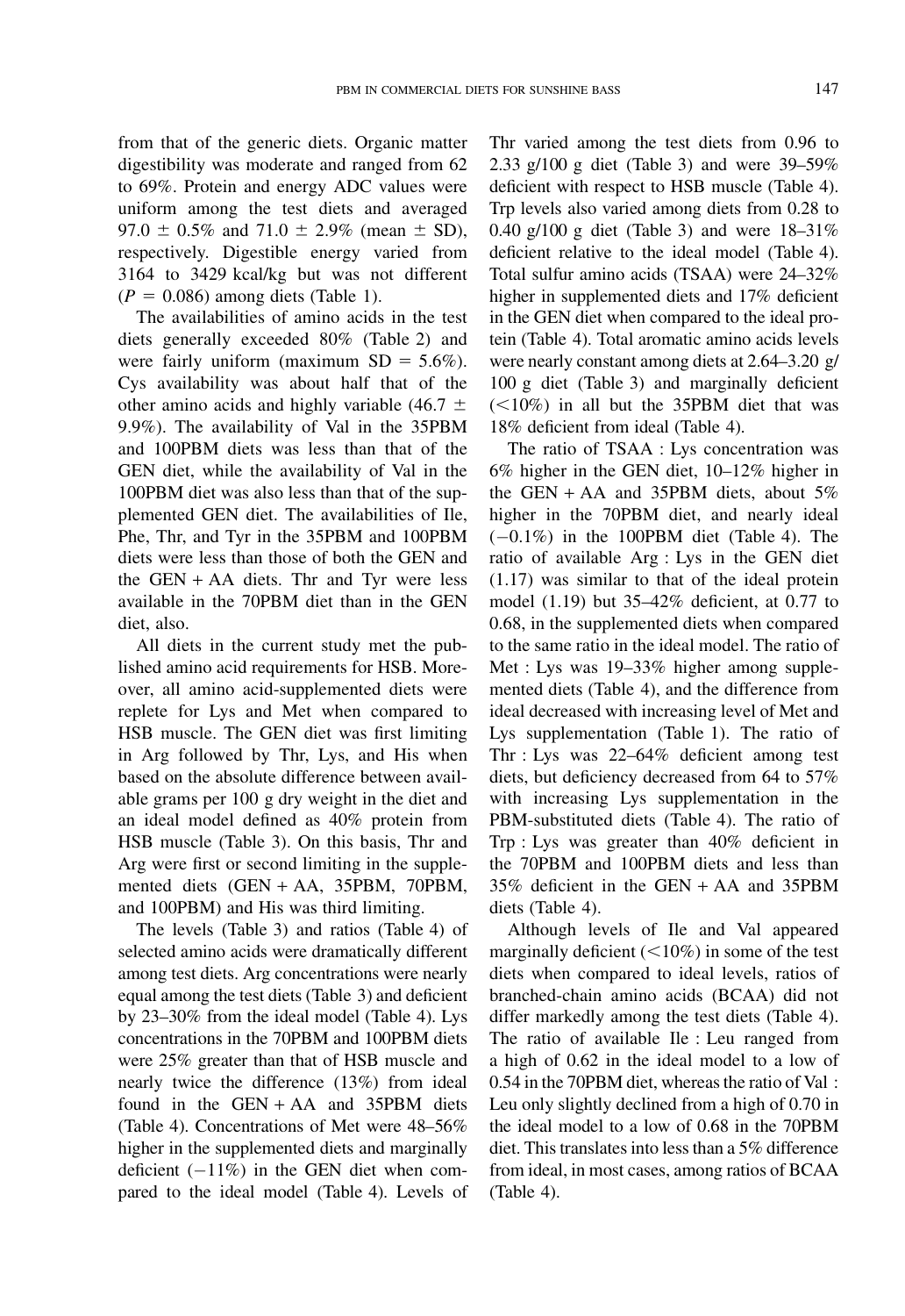#### 148 RAWLES ET AL.

|                            |                            | Available dietary levelb |            |       |       |        |  |  |  |
|----------------------------|----------------------------|--------------------------|------------|-------|-------|--------|--|--|--|
|                            | Ideal protein <sup>a</sup> | <b>GEN</b>               | $GEN + AA$ | 35PBM | 70PBM | 100PBM |  |  |  |
| Amino acids (g/100 g diet) |                            |                          |            |       |       |        |  |  |  |
| Arg                        | 4.12                       | 3.16                     | 2.90       | 3.03  | 3.06  | 2.97   |  |  |  |
| His                        | 1.31                       | 1.00                     | 0.97       | 0.93  | 0.97  | 0.93   |  |  |  |
| <b>Ile</b>                 | 1.87                       | 1.83                     | 1.77       | 1.63  | 1.80  | 1.76   |  |  |  |
| Leu                        | 3.02                       | 3.10                     | 2.98       | 3.00  | 3.11  | 3.07   |  |  |  |
| Lys                        | 3.47                       | 2.70                     | 3.92       | 3.92  | 4.38  | 4.34   |  |  |  |
| Met                        | 1.32                       | 1.17                     | 1.98       | 1.96  | 2.06  | 1.96   |  |  |  |
| Phe                        | 1.68                       | 1.86                     | 1.83       | 1.73  | 1.88  | 1.85   |  |  |  |
| Thr                        | 2.33                       | 1.41                     | 1.37       | 0.96  | 1.21  | 1.24   |  |  |  |
| Trp                        | 0.40                       | 0.33                     | 0.30       | 0.33  | 0.30  | 0.28   |  |  |  |
| Val                        | 2.10                       | 2.14                     | 2.05       | 2.04  | 2.13  | 2.12   |  |  |  |
| <b>TSAA</b>                | 1.84                       | 1.52                     | 2.33       | 2.28  | 2.43  | 2.30   |  |  |  |
| <b>TAAA</b>                | 3.20                       | 2.95                     | 2.91       | 2.64  | 2.91  | 2.89   |  |  |  |

TABLE 3. Comparison of indispensable amino acids (dry-weight basis) in an ideal protein model and commercial fish meal replacement diets for hybrid striped bass containing petfood-grade poultry by-product and supplemental Met and Lys.

PBM = poultry by-product meal; TSAA = total sulfur amino acids; TAAA = total aromatic amino acids.

a Values are based on a hypothetical diet containing 40% digestible protein from hybrid striped bass muscle (Gaylord and Rawles 2005).

b Values are based on analysis and availability coefficients obtained in the digestibility trial (Table 2). Diet designations are described in Table 1.

#### Ammonia Excretion

Total ammonia-N excretion was unrelated to test diet whether expressed on a fish weight or nitrogen intake basis (Table 5). Ammonia-N excretion ranged from 197 to 212 mg/kg/d and 18.5–21.5% of nitrogen intake. The 24-h ammo-

TABLE 4. Differences between available levels of selected amino acids and their ratios (dry-weight basis) in commercial fish meal replacement diets for hybrid striped bass containing petfood-grade poultry by-product and supplemental Met and Lys and those of an ideal protein model.

|             |            | Difference from ideal $(\% )^a$ |        |        |        |  |  |  |  |  |
|-------------|------------|---------------------------------|--------|--------|--------|--|--|--|--|--|
| Amino acids | <b>GEN</b> | $GEN + AA$                      | 35PBM  | 70PBM  | 100PBM |  |  |  |  |  |
| Arg         | $-23$      | $-30$                           | $-26$  | $-26$  | $-28$  |  |  |  |  |  |
| <b>Ile</b>  | $-2.1$     | $-5.3$                          | $-13$  | $-3.7$ | $-5.9$ |  |  |  |  |  |
| Leu         | 2.6        | $-1.3$                          | $-0.7$ | 3.0    | 1.7    |  |  |  |  |  |
| Lys         | $-22$      | 13                              | 13     | 26     | 25     |  |  |  |  |  |
| Met         | $-11$      | 50                              | 48     | 56     | 48     |  |  |  |  |  |
| Thr         | $-39$      | $-41$                           | $-59$  | $-48$  | $-46$  |  |  |  |  |  |
| Trp         | $-18$      | $-26$                           | $-18$  | $-26$  | $-31$  |  |  |  |  |  |
| Val         | 1.9        | $-2.4$                          | $-2.9$ | 1.4    | 1.0    |  |  |  |  |  |
| <b>TSAA</b> | $-17$      | 27                              | 24     | 32     | 25     |  |  |  |  |  |
| TAAA        | $-7.8$     | $-9.1$                          | $-18$  | $-9.1$ | $-10$  |  |  |  |  |  |
| TSAA/Lys    | 6.2        | 12                              | 10     | 4.6    | $-0.1$ |  |  |  |  |  |
| Arg/Lys     | $-1.4$     | $-38$                           | $-35$  | $-41$  | $-42$  |  |  |  |  |  |
| Met/Lys     | 14         | 33                              | 31     | 24     | 19     |  |  |  |  |  |
| Thr/Lys     | $-22$      | $-48$                           | $-64$  | $-59$  | $-57$  |  |  |  |  |  |
| Trp/Lys     | 6          | $-34$                           | $-27$  | $-41$  | $-44$  |  |  |  |  |  |
| Ile/Leu     | $-4.7$     | $-4.1$                          | $-12$  | $-6.5$ | $-7.4$ |  |  |  |  |  |
| Val/Leu     | $-0.7$     | $-1.1$                          | $-2.2$ | $-1.5$ | $-0.7$ |  |  |  |  |  |

PBM = poultry by-product meal; TSAA = total sulfur amino acids; TAAA = total aromatic amino acids.

a Values are based on a hypothetical diet containing 40% digestible protein from hybrid striped bass muscle (Gaylord and Rawles 2005) and the analysis and availability coefficients for the test diets obtained in a digestibility trial (Table 2). Diet designations are described in Table 1.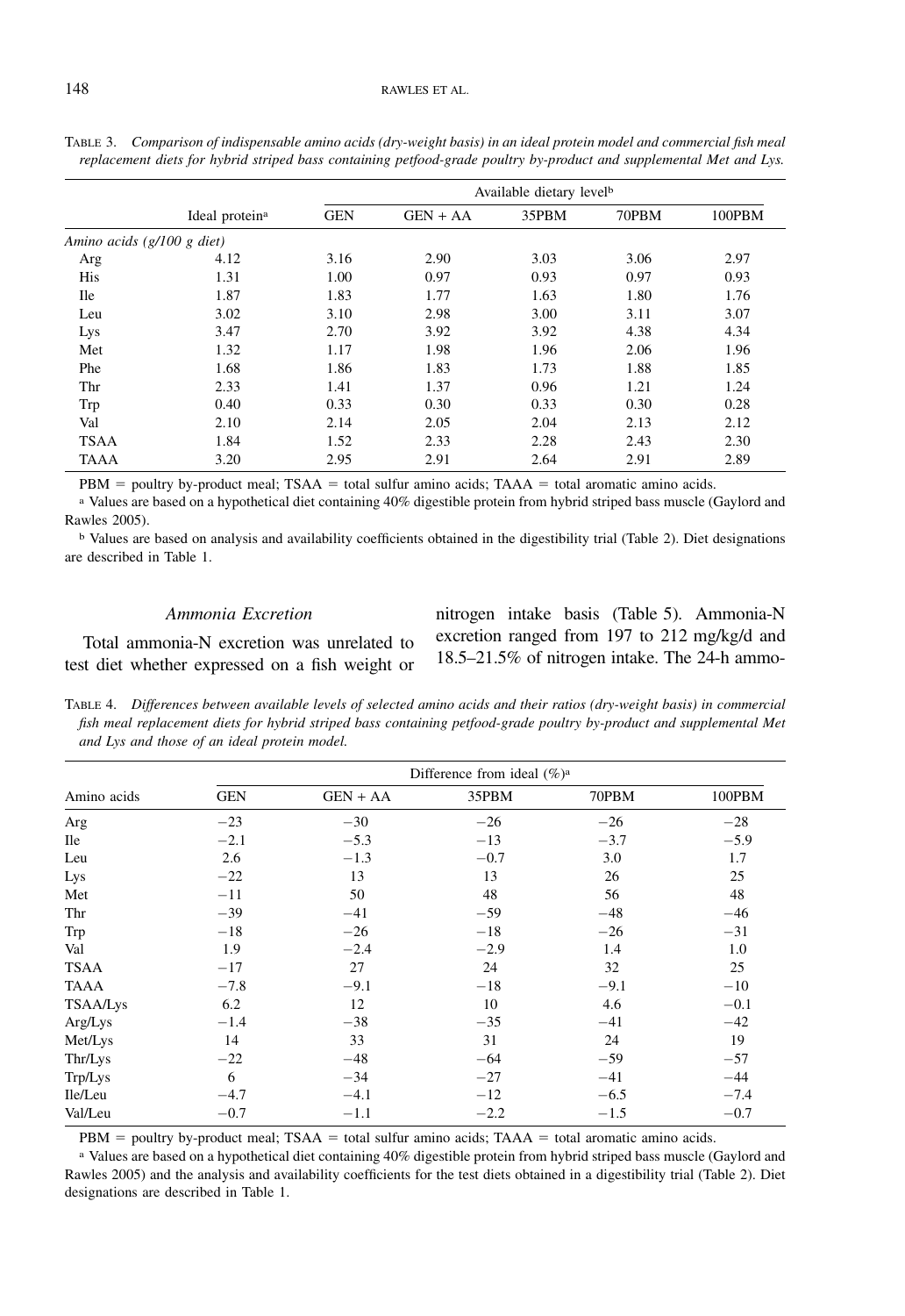nia profiles exhibited sinusoidal evolutions and peaked 6 h postprandial in tanks fed the GEN, GEN + AA, and 35PBM diets or 8 h postprandial in tanks fed the 70PBM and 100PBM diets (Fig. 1). Ammonia excretion returned to initial levels 18 to 20 h postprandial irrespective of diet.

# Growth Performance

Initial individual and total weight of fish stocked in ponds did not differ among dietary treatments and averaged  $76 \pm 10$  g and  $58 \pm 7$  kg (mean  $\pm$  SD), respectively. Survival at the end of the trial was greater than 95% except in one pond from each of the GEN and 70PBM treatments (Table 6). Of the four ponds assigned to the GEN treatment, one was excluded from the analyses because of a complete loss that occurred early in the trial as a result of aerator failure. In addition, there was a 20% loss of stock from one pond in the 70PBM treatment after pump failure during a high-ammonia/low-oxygen incident; therefore, data from this pond were not included in the final analyses.

Weight gain and final fish weight were not significantly different ( $P > 0.10$ ) among treatments (Table 6). Mean weight gain ranged from a high of  $1078\%$  in the GEN + AA diet to a low of 978% in the 70PBM diet. Mean final fish weight varied from 932 g/fish in ponds fed the GEN diet to 814 g/fish in ponds fed the 100PBM diet. Final average yields ranged from 6697 kg/ha in ponds fed the GEN diet to 5802 kg/ha in ponds fed the 70PBM diet.

Percent marketable fish (i.e., fish  $\geq 750$  g) estimated from random samples at harvest was not different among dietary treatments ( $P =$ 0.27) and varied from 70 to 90%. CDA indicated that the distributions of fish weights (Fig. 2) were not significantly different among dietary treatments according to Wilks' lambda ( $P =$ 0.37), Pillai's trace ( $P = 0.16$ ), or Hotelling– Lawley trace  $(P = 0.31)$ .

# Compositional Indices and Nutrient Retention

Total protein and energy fed as well as wholebody protein and energy did not differ among treatments (Table 6). Food conversion averaged 2 g fed per gram gained and was not different  $(P = 0.32)$  among dietary treatments. Total protein fed averaged 481  $\pm$  19 kg and whole-body protein averaged  $17.8 \pm 0.6\%$  (fresh weight basis) across treatments. PRE ranged from 19 to 23% among treatments and was lower ( $P =$ 0.01) in fish fed the 70PBM diet when compared to those fed the generic diets. Total energy fed averaged 4.98  $\pm$  0.05  $\times$  10<sup>6</sup> kcal and wholebody energy averaged  $2210 \pm 91$  cal/g across treatments. ERE ranged from 24 to 27% but was not different ( $P = 0.19$ ) among treatments.

Univariate analysis of MR and HSI revealed no significant differences among fish fed the dietary treatments (Table 6). However, VSI of fish fed the 70PBM (6.7%) and 100PBM (7.3%) diets was greater than that of fish fed the GEN  $(5.9\%)$  or GEN + AA  $(5.8\%)$  diets, whereas VSI of fish fed the 35PBM (6.3%) did not differ from that of fish fed the generic diets. CDA using all compositional indices was significant  $(P < 0.05)$  for dietary treatment according to three of the four multivariate statistics and formed two clusters composed of GEN, GEN + AA, and 35PBM in one cluster and 70PBM and 100PBM in the second cluster.

### **Discussion**

The responses of HSB stocked in ponds at commercial densities and fed to market size on

TABLE 5. Total ammonia-nitrogen excretion of hybrid striped bass fed commercial fish meal replacement diets containing petfood-grade poultry by-product and supplemental Met and Lys.<sup>a</sup>

|                                                               |                               | Diet                          |                                |                               |                                |              |
|---------------------------------------------------------------|-------------------------------|-------------------------------|--------------------------------|-------------------------------|--------------------------------|--------------|
|                                                               | <b>GEN</b>                    | $GEN + AA$                    | 35PBM                          | 70PBM                         | 100PBM                         | P > F        |
| $NNH4+$ excretion (mg/kg/d)<br>$NNH4+$ excretion (% N intake) | $201 \pm 7$<br>$20.1 \pm 0.7$ | $208 \pm 6$<br>$21.5 \pm 0.6$ | $206 \pm 10$<br>$20.4 \pm 0.7$ | $197 \pm 2$<br>$18.5 \pm 0.2$ | $212 \pm 11$<br>$20.5 \pm 1.0$ | 0.60<br>0.52 |

 $PBM =$  poultry by-product meal.

<sup>a</sup> Values are mean  $\pm$  SEM ( $N = 3$ ). Diet designations are described in Table 1.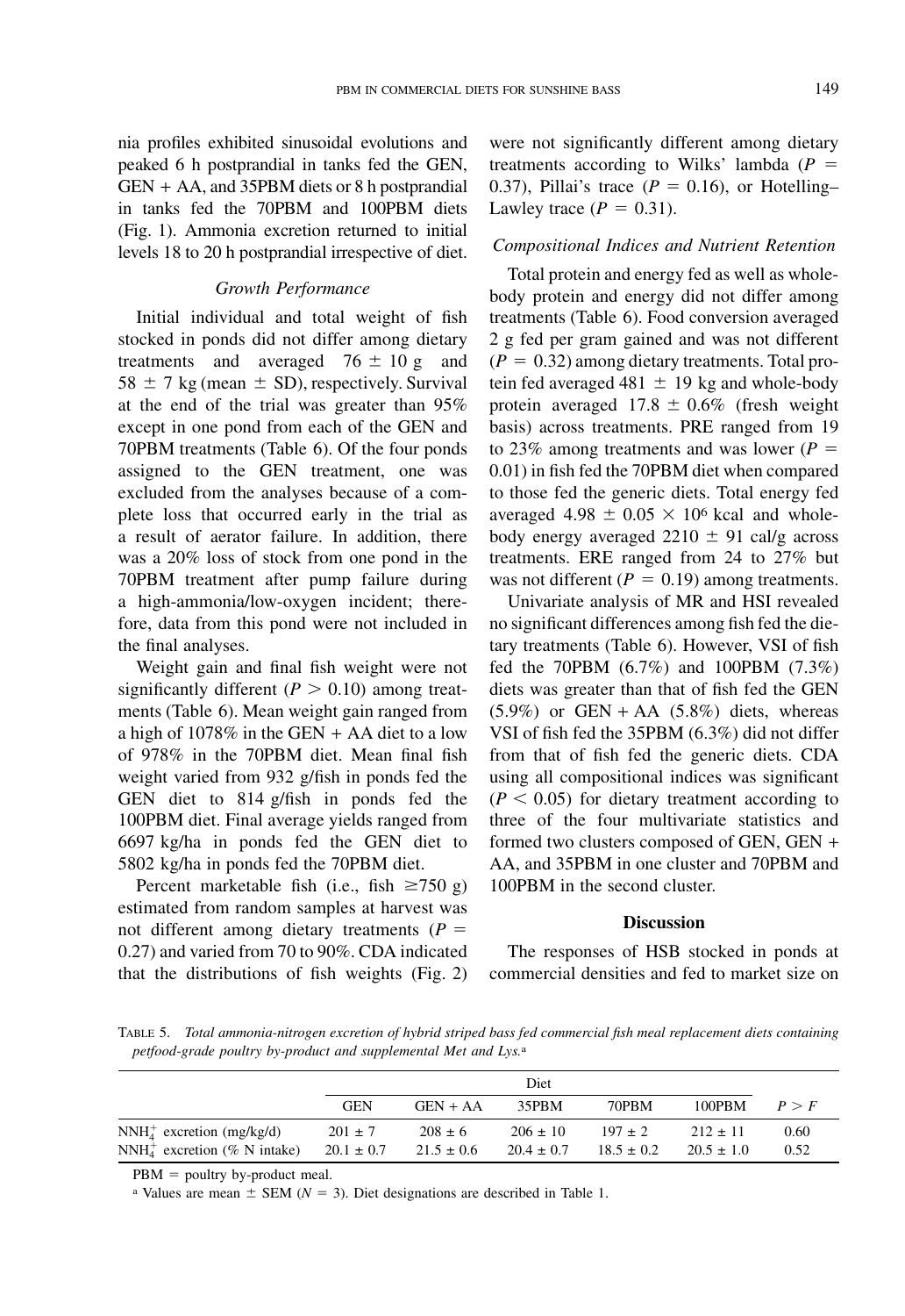

FIGURE 1. Postprandial ammonia-nitrogen excretion patterns in hybrid striped bass fed commercial fish meal replacement diets containing petfood-grade poultry byproduct and supplemental Met and Lys. Values are mean  $\pm$  SEM (N = 3). Diet designations are described in Table 1. PBM  $=$  poultry by-product meal.

the 100PBM diet were not, in most cases, different from those fed the generic or amino acidsupplemented generic diets. On the other hand, the reduced performance of fish fed the 70PBM diet, as indicated by the increase in VSI and decrease in protein retention, corroborates our previous results in a tank production trial (Rawles et al. 2006). In that study, fish were fed a constant percentage of BW in recirculated tanks, and the maximum level of PBM substitution for fish meal was 70% on a digestible protein basis. In the current study, fish were fed to apparent satiation in ponds, and an additional treatment was added in which 100% of fish meal in the diet was replaced by PBM on an ideal protein basis. However, because VSI also increased  $(P < 0.01)$  in fish fed the 100PBM diet, caution

TABLE 6. Response of hybrid striped bass (76  $\pm$  10 g; mean initial weight  $\pm$  SD) fed commercial fish meal replacement diets containing petfood-grade poultry by-product and supplemental Met and Lys for 600 d in ponds.<sup>a</sup>

|                                              |                 | Diet <sup>b</sup> |                 |                      |                      |        |
|----------------------------------------------|-----------------|-------------------|-----------------|----------------------|----------------------|--------|
|                                              | <b>GEN</b>      | $GEN + AA$        | 35PBM           | 70PBM                | 100PBM               | P > F  |
| Survival $(\% )$                             | $95.3 \pm 1.6$  | $97.2 \pm 1.0$    | $97.0 \pm 1.1$  | $95.3 \pm 0.4$       | $99.0 \pm 0.8$       | 0.14   |
| Final weight (g/fish)                        | $932 \pm 11$    | $875 \pm 50$      | $843 \pm 18$    | $854 \pm 34$         | $814 \pm 11$         | 0.22   |
| Weight gain $(\%)^c$                         | $1073 \pm 91$   | $1078 \pm 101$    | $1028 \pm 112$  | $978 \pm 49$         | $987 \pm 46$         | 0.89   |
| Yield (kg/ha)                                | $6697 \pm 198$  | $6513 \pm 301$    | $6268 \pm 205$  | $5802 \pm 232$       | $6270 \pm 285$       | 0.27   |
| Marketable fish $(\%)^d$                     | $94 \pm 1.9$    | $80 \pm 9.4$      | $78 \pm 5.2$    | $72 \pm 8.2$         | $70 \pm 5.5$         | 0.27   |
| Total protein consumed (kg)                  | $495 \pm 3$     | $474 \pm 11$      | $485 \pm 9$     | $481 \pm 14$         | $478 \pm 11$         | 0.69   |
| Total energy consumed (10 <sup>6</sup> kcal) | $5.20 \pm 0.03$ | $4.95 \pm 0.11$   | $5.05 \pm 0.10$ | $4.89 \pm 0.13$      | $4.89 \pm 0.11$      | 0.15   |
| FCRe                                         | $1.99 \pm 0.05$ | $1.98 \pm 0.07$   | $2.07 \pm 0.05$ | $2.15 \pm 0.06$      | $2.00 \pm 0.05$      | 0.32   |
| Whole-body protein $(\%)$                    | $17.5 \pm 0.5$  | $18.0 \pm 0.1$    | $18.1 \pm 0.3$  | $17.4 \pm 0.4$       | $18.0 \pm 0.3$       | 0.41   |
| PRE $(\%)^f$                                 | $21.9 \pm 0.7$  | $23.0 \pm 0.7$    | $21.6 \pm 0.4$  | $19.3 \pm 0.2^{*+}$  | $21.7 \pm 0.6$       | 0.01   |
| Whole-body energy $(cal/g)$                  | $2126 \pm 50$   | $2188 \pm 41$     | $2210 \pm 17$   | $2183 \pm 60$        | $2286 \pm 48$        | 0.20   |
| ERE $(\%)$ <sup>g</sup>                      | $25.5 \pm 0.6$  | $26.9 \pm 1.1$    | $25.6 \pm 0.7$  | $24.2 \pm 0.1$       | $27.4 \pm 1.3$       | 0.19   |
| HSI $(\%)^h$                                 | $1.24 \pm 0.14$ | $1.25 \pm 0.11$   | $1.24 \pm 0.05$ | $1.24 \pm 0.16$      | $1.26 \pm 0.07$      | 0.99   |
| VSI $(\%)^i$                                 | $5.95 \pm 0.33$ | $5.84 \pm 0.11$   | $6.26 \pm 0.29$ | $6.70 \pm 0.23^{*+}$ | $7.30 \pm 0.13^{*+}$ | < 0.01 |
| Muscle ratio $(\%)$                          | $51.5 \pm 0.7$  | $51.1 \pm 0.8$    | $50.7 \pm 0.7$  | $51.0 \pm 0.3$       | $50.3 \pm 0.4$       | 0.79   |

 $PBM =$  poultry by-product meal;  $FCR =$  food conversion ratio;  $PRE =$  protein retention efficiency;  $ERE =$  energy retention efficiency;  $HSI$  = hepatosomatic index;  $VSI$  = visceral somatic index.

a Differences between treatment means were separated using contrast statements and Bonferroni t tests (Miller 1981). Values are mean  $\pm$  SEM of  $N = 3$  ponds for the GEN and 70PBM diets and  $N = 4$  ponds for each of the other diets.

b Diet designations are described in Table 1.

 $\text{c}$  Weight gain = (final weight  $-$  initial weight)  $\times$  100/initial weight.

- <sup>d</sup> Marketable fish are defined as fish  $\geq$ 750 g.
- $\text{e }$  FCR = g dry feed fed/g weight gained.

f PRE = protein gain  $\times$  100/protein fed; values are mean determinations on ten fish per pond.

 $E =$  energy gain  $\times$  100/energy fed; values are mean determinations on ten fish per pond.

h HSI = liver mass  $\times$  100/fish mass; values are mean determinations on ten fish per pond.

 $i$  VSI = (viscera and fat mass - gonad mass)  $\times$  100/fish mass; values are mean determinations on ten fish per pond.

<sup>j</sup> Muscle ratio = fillet mass  $\times$  100/fish mass; values are mean determinations on ten fish per pond.

\* Mean different ( $P < 0.10$ ) from that of the generic diet (GEN).

+ Mean different from that of the amino acid-supplemented generic diet (GEN + AA).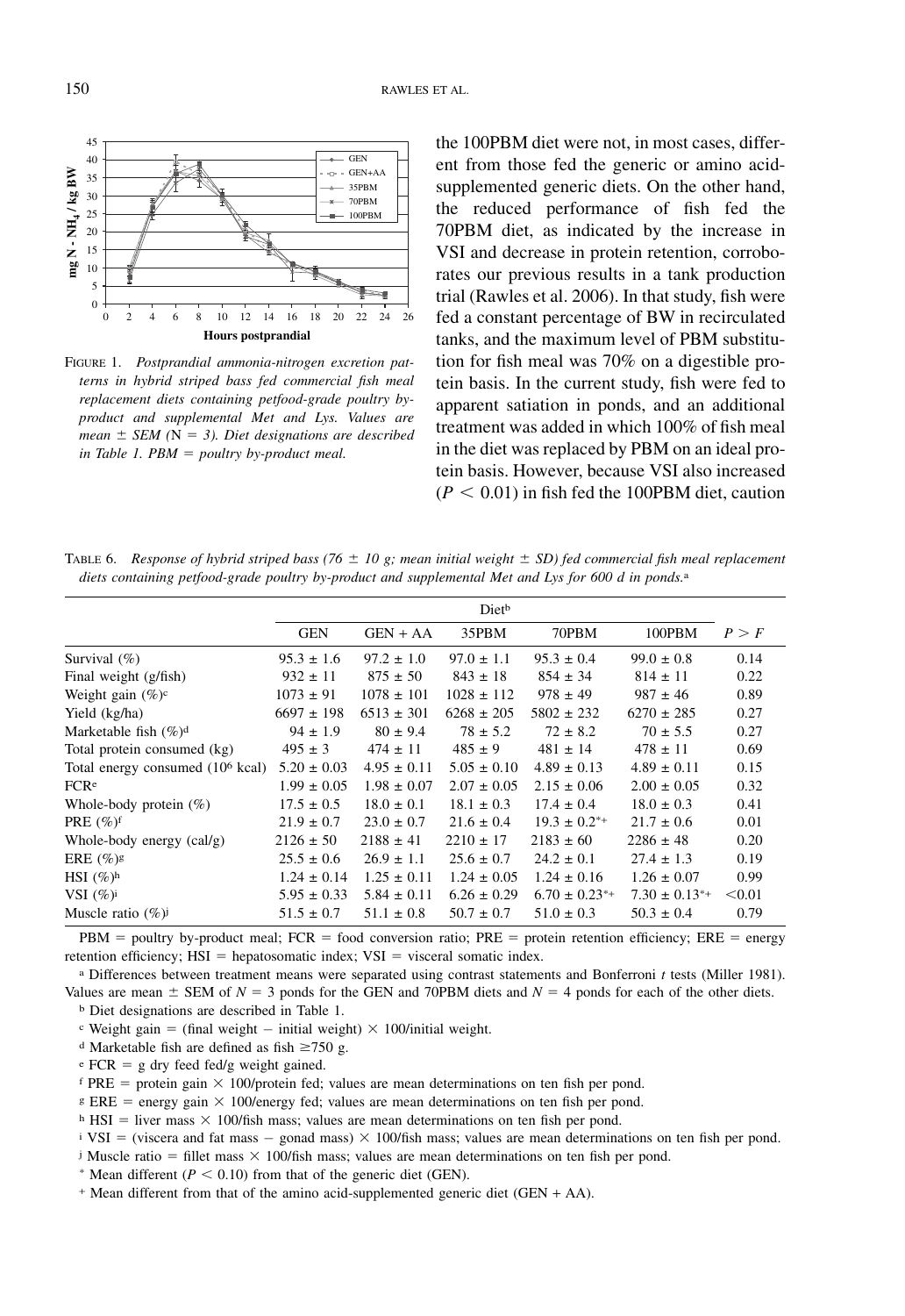

FIGURE 2. Hybrid striped bass weights at harvest when fed (A) 100PBM, (B) 70PBM, (C) 35PBM, (D) GEN + AA, or (E) GEN diets for 600 d in ponds. Diet designations are described in Table 1. Values above dashed lines are mean final fish weight  $\pm$  SEM of N = 3 ponds for the GEN and 70PBM diets and  $N = 4$  ponds for each of the other diets.  $PBM = \text{poultry}$  by-product meal.

is warranted in extrapolating these results. Increased body fat is typically indicative of a dietary nutrient imbalance. Interestingly, results in both tanks and ponds were attenuated with regard to the 70PBM diet, even though fish were fed differently in each study.

In our previous tank study, we suggested that the slightly higher lipid digestibility and available energy of the 70PBM diet exacerbated IAA requirements or imbalances, as noted by Wilson (2002), and contributed to the reduced performance of the 70PBM diet. On the other hand, nutrient digestibility in the 100PBM diet was more similar to the generic diets and yet body fat increased in fish fed this diet. Kissil et al. (2000) also found no differences in nutrient availability among fish meal replacement diets for gilthead sea bream and yet higher inclusion levels of soy and rapeseed protein concentrates resulted in poorer performance. While minor differences in gross nutrient digestibilities and IAA availabilities were noted among diets, no clear trends emerged with respect to PBM substitution level. In contrast, Pfeffer et al. (1995) found that increasing the dietary proportion of poultry slaughter by-products decreased protein and lipid digestibilities in rainbow trout.

The small differences in protein digestibility and amino acid availabilities of the test diets are partially substantiated by the ammonia excretion profiles, which were uncorrelated to diet in our separate tank trial. The levels and timing of maximum postprandial ammonia excretion observed in HSB when fed 1.5% BW are very similar to those reported for areolated grouper, Epinephelus areolatus, and mangrove snapper, Lutjanus argentimaculatus, when fed at 25 C (see fig. 3 in Leung et al. 1999). Robaina et al. (1999) also found similar maximum levels of postprandial ammonia excretion (25–45 mg  $NNH_4^+/kg$ ) and time to maximum levels (less than 10 h) in European sea bass, Dicentrarchus labrax, fed 1% BW, but excretion patterns were clearly related to diet composition in the sea bass trial. In this regard, our results appear counterintuitive with respect to work which suggests that utilization of free amino acids is different from that of intact protein (Peres and Oliva-Teles 2005). On the other hand, Lys excretion in rainbow trout was unaffected by supplementation level of free Lys in the diet (Rodehutscord et al. 2000), while protein utilization and nitrogen loading to the environment improved when rainbow trout diets were supplemented with free IAA (Yamamoto et al. 2005). Hence, supplementation of PBM to improve the amino acid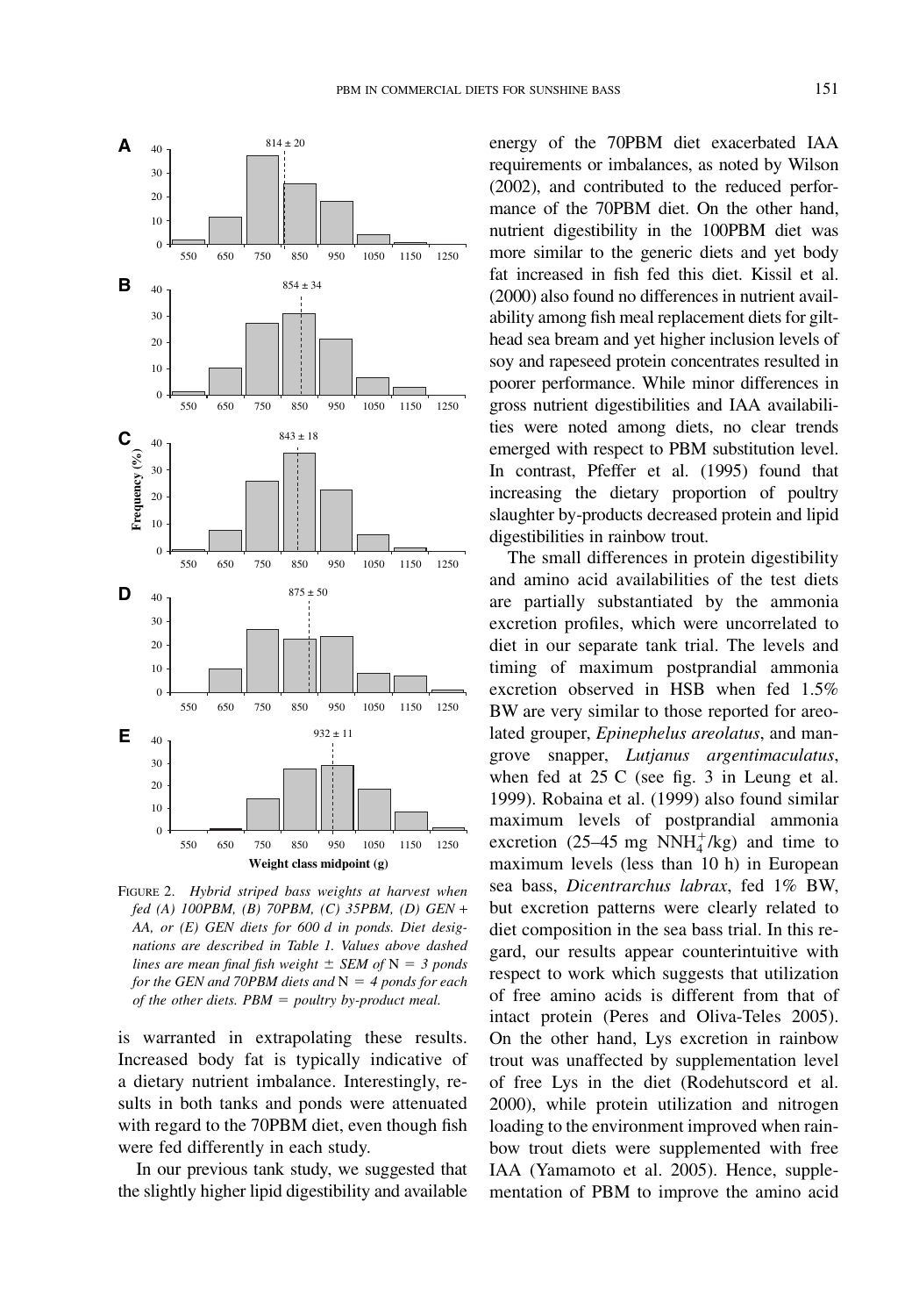profile does not appear to increase potential nitrogen loading in HSB production units when compared to unsupplemented diets.

As previously noted, the test diets were formulated based on empirical values of available amino acids in PBM and fish meal and industry averages of amino acid composition in the other diet ingredients. As a result, final available concentrations of some IAA in the replacement diets were not optimum when compared to HSB muscle. If the available amino acid profile of all dietary protein sources had been known prior to diet formulation, lower levels of Lys and no additional Met would have been supplemented. Adding even one more ingredient to a diet on a total amino acid basis will depress animal performance when compared to adding the same ingredient on an available amino acid basis (Fernandez et al. 1995; Rostagno et al. 1995; Wang and Parsons 1998) and the current study supports that conclusion.

On an available dry-weight basis, Thr and Arg were first or second limiting and His was third limiting in the test diets when compared to the IAA profile of HSB muscle. However, when expressed as a percentage of ideal protein supplied in the diet, Thr was first limiting in all cases and the limiting order of Arg, His, and Trp varied without apparent correlation to PBM level in the diet. Although results from growth trials may not coincide with the limiting order indicated by amino acid content (Knowles et al. 1998), it appears that there were significant imbalances in the levels and ratios of selected IAA in these test diets as well. Lys is generally first limiting in most practical diets for meat animals (Katz et al. 1973; Wilson 2002); however, the absence of any change in ammonia excretion in response to Lys and Met supplementation supports the conclusion that neither were first limiting in the commercial test diets (Fournier et al. 2003). In contrast, the percent difference between Lys in HSB muscle versus Lys in the test diets doubled in the higher substituted (70PBM and 100PBM) diets when compared to the generic and 35PBM diets, and there was a larger percent difference in Met content in the 70PBM diet (56%) when compared to the same difference in Met content of the other diets  $(<50\%)$ . Also, percent differences between ideal and dietary Arg and Trp were of the same order of magnitude across diets, but the differences in the ratios of these amino acids to Lys markedly increased with PBM substitution level in the diet.

A great deal of research has been focused on determining the optimum dietary levels of selected IAA for livestock production using ideal protein theory. In all cases, estimated requirements are expressed relative to lysine (Baker and Chung 1992; Baker et al. 1993; NRC 1998), and the goals are to reduce the total, or percent intact, protein in the diet (Katz et al. 1973; Easter and Baker 1980) or refine IAA requirements for phased feeding (Hahn and Baker 1995; Hahn et al. 1995). Early work in swine established that supplemental Lys, Met, and the Met : Lys ratio significantly affects animal performance depending on the level and source of intact protein (Catron et al. 1953; Lunchick et al. 1978). Later work showed that not only do ideal ratios of Lys to Arg, Thr, Trp, TSAA, or BCAA vary significantly with animal growth stage but also small changes in these ratios significantly impact performance and nutrient retention (Russell et al. 1983; Williams et al. 1993; Hahn and Baker 1995; Hahn et al. 1995; Loughmiller et al. 1998; Balnave et al. 1999). For example, Williams et al. (1993) found that the optimum Thr : Lys ratio was 64% for growing pigs and 68% for finishing pigs – a difference of only 4 percentage points. Kidd et al. (1997) examined the performance of broilers (18– 54 d) fed compound ideal diets in which the Thr : Lys ratio varied from 57 to 72% in 5% increments; weight gains and breast fillet yields were significantly greater at a ratio of 62–67%. In the current study, Thr : Lys ratio was 67% in the ideal model and varied from 24 to 35% in the PBM-substituted diets – a considerably larger difference from ideal than those noted above in the animal literature.

Lys-Arg antagonism is well recognized in livestock production (D'Mello 1994; Balnave et al. 1999); however, little work has been carried out in this area with respect to Morone spp. (Griffin et al. 1994; Tibaldi et al. 1994; Wilson 2002). Although the current study was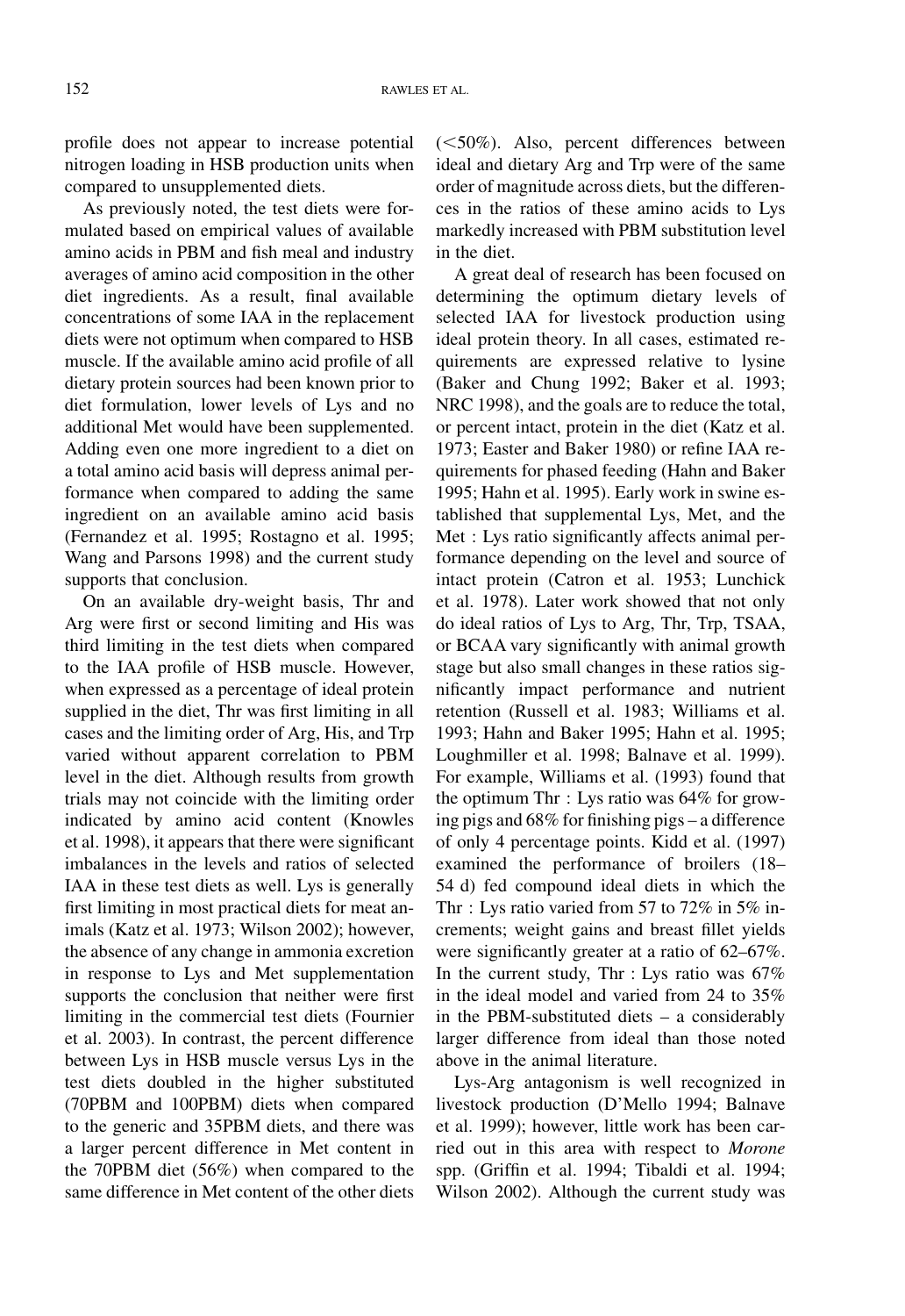not designed to address this issue, Robinson et al. (1981) found no Lys–Arg antagonism in channel catfish. Therefore, whether Lys–Arg antagonism lowered Arg utilization, exacerbated the already deficient levels (on an ideal basis) found in the commercial test diets, or caused the poorer performance of fish fed the higher substituted PBM diets cannot be determined from these results.

Previously, we postulated that imbalances in the TSAA content and/or the TSAA : Lys ratio may have been a factor in the lower performance of the 70PBM diet in tank production (Rawles et al. 2006). This was suggested because the greatest difference in available TSAA levels (32%) and the smallest percent change (5%) in TSAA : Lys ratio were observed in the 70PBM diet. To date, little work has been carried out to address the optimum TSAA : Lys ratio in practical diets for fish. However, results from this study tend to support this hypothesis because available TSAA in the 100PBM was more similar to that of the supplemented generic and 35PBM diets and the TSAA : Lys ratio was nearly equal to that of the ideal protein.

Although the balance of dietary BCAA is critical for some fish, it is unlikely that imbalances in BCAA were significant factors in the suboptimal performance of the 70 and 100% replacement diets in HSB. Available levels of Ile, Leu, and Val in this study, as well as their ratios, were within 200% of published requirements of carnivorous fish and within 5%, in most cases, of concentrations in the ideal model. In previous studies, fish performance was unaffected until imbalances were greater than 50% of an ideal protein model (Yamamoto et al. 2004) and greater than 200% of the published requirements (Robinson et al. 1984).

We also previously suggested that poorer palatability of the diets with higher amino acid supplementation may have resulted in lower intake in the tank trial (Rawles et al. 2006). Specifically, Met and Lys levels in the test diets exceeded published requirements for HSB by more than 400 and 200%, respectively, and previous work indicates that these amino acids are highly aversive taste stimuli (Kasumyan and Døving 2003). Although intake was not measured in the tank trial, diets were offered at a constant percentage of BW whereupon caretakers thought they noted an increase in feeding time for fish fed the 35PBM and 70PBM diets. In contrast, feed intake was measured in the current study, and no differences were observed among diets, indicating that palatability was not an issue. Moreover, while fish are able to compensate for some imbalances in dietary amino acid composition by modifying intake (Yamamoto et al. 2000; Dabrowski et al. 2007), the feed data show no reductions or trends in consumption that can be related to dietary levels or ratios of IAA of interest.

A more tenable hypothesis for the reduced performance of the higher substituted PBM diets is Thr, or Thr–Trp, deficiency. Relative to the ideal model, Thr was nearly 50% or more deficient and Trp was more than 25% deficient in the 70 and 100% PBM diets. Moreover, both the Trp deficiency and the deficiency in Trp : Lys ratio significantly increased in the two highest substituted PBM diets. Supplementation of Trp alone in Lys-supplemented corn–soybean diets for swine had little effect, whereas simultaneous supplementation of Trp and Thr improved performance because Thr rapidly became limiting after Trp supplementation (Russell et al. 1983). In contrast, we found Thr and Leu were first and second limiting after Lys and Met supplementation of a fish meal–PBM diet for HSB (Gaylord and Rawles 2005). However, the amino acid availability as well as performance data suggest that more attention to Thr–Trp levels in the Lys-supplemented compound diets of the current study may yield significant improvements in HSB performance at 100% replacement of fish meal in the diet with PBM.

Although fish fed the 70PBM and 100PBM diets exhibited decreased PRE in the former case and increased body fat (VSI) in both cases, the differences in either PRE or VSI among all treatments were minor. In addition, the results from near commercial conditions found here are encouraging: survival was high  $(>90\%)$ , weight gains were above 900%, and less than 25–30% of fish in the ponds were unmarketable, that is, smaller than  $750 \text{ g}$  (1.65 lbs), in any treatment pond. Hence, the current study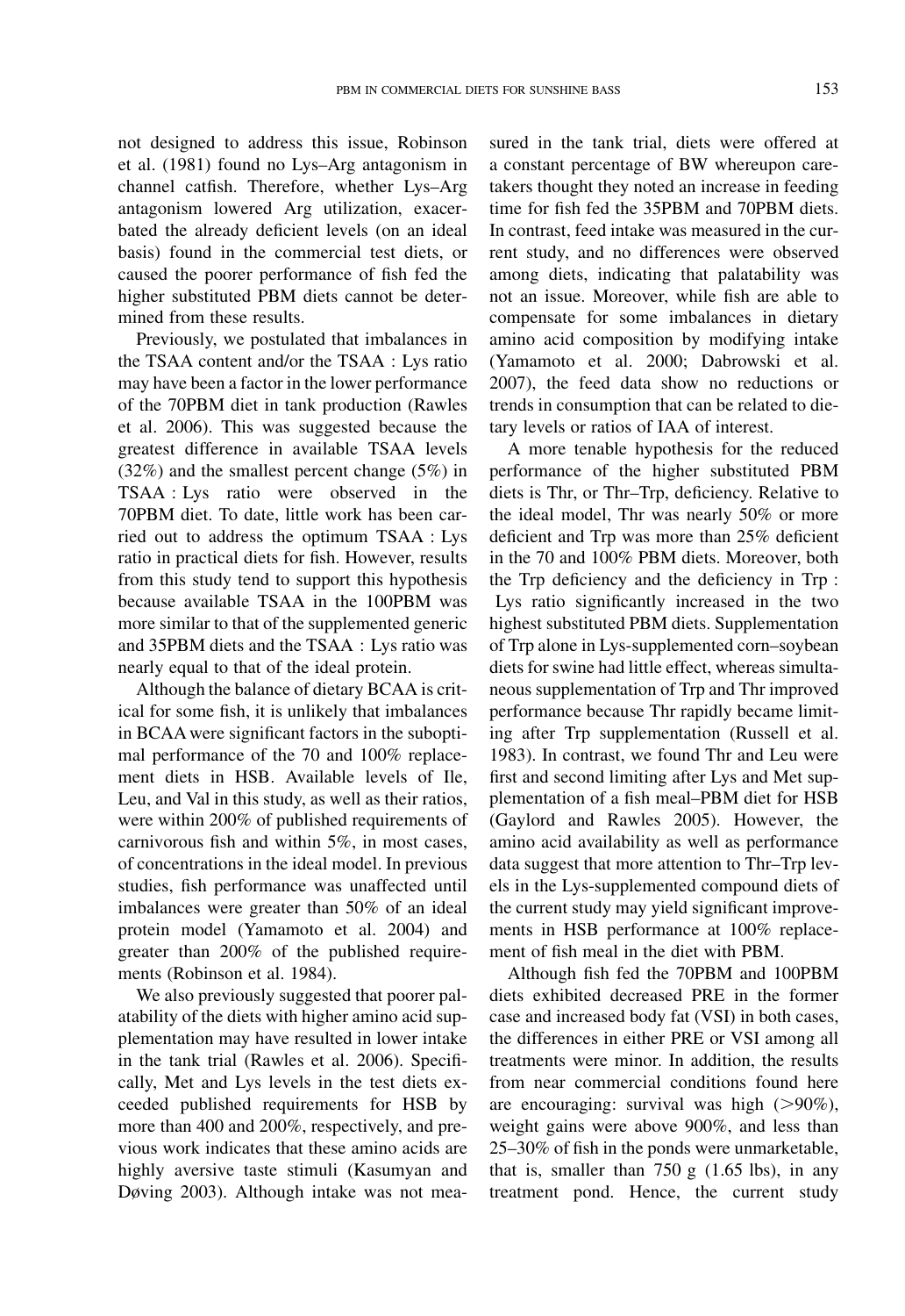corroborates similar work in other livestock in which improvements in animal production accrued from using ideal protein theory and empirical availability coefficients to adjust the dietary ratios of a few economically feasible supplemental amino acids. These data as well as current prices and availability of PBM, Met, and Lys, as opposed to fish meal, suggest that PBM will continue to be an attractive replacement for fish meal in commercial diets for HSB.

# Acknowledgments

We would like to thank ARS biological technician Rebecca Jacobs for her assistance in the conductance and analysis of this experiment. We are also grateful to Mike Freeze, Keo Fish Farms, for providing fish for this study, and David Burris, Cargill Animal Nutrition/Burris Mill and Feeds, Inc., for his technical guidance and manufacturing of the commercial test diets used in this study. This study was funded by the USDA/ARS under project number 6225-31630-004-00D. All programs and services of the USDA are offered on a nondiscriminatory basis without regard to race, color, national origin, religion, sex, age, marital status, or handicap. Mention of trade names or commercial products in this article is solely for the purpose of providing specific information and does not imply recommendation or endorsement by the USDA.

# Literature Cited

- AOAC (Association of Official Analytical Chemists). 2000. Official methods of analysis, 17th edition. Association of Official Analytical Chemists, Arlington, Virginia, USA.
- Baker, D. H. and T. K. Chung. 1992. Ideal protein for swine and poultry. BioKyowa Technical Review, volume 4. Nutri-Quest, Inc., Chesterfield, Missouri, USA.
- Baker, D. H., J. D. Hahn, T. K. Chung, and Y. Han. 1993. Nutrition and growth: the concept and application of an ideal protein for swine growth. Pages 133–139 in G. H. Hollis, editor. Growth of the pig. CAB International, Wallingford, UK.
- Balnave, D., J. Hayat, and J. Brake. 1999. Dietary arginine:lysine ratio and methionine activity at elevated environmental temperatures. Journal of Applied Poultry Research 8:1–9.
- Catron, D. V., D. C. Acker, G. C. Ashton, H. M. Maddock, and V. C. Speer. 1953. Lysine and/or methionine supplementation of corn and soybean oil

meal rations for pigs in drylot. Journal of Animal Science 12:910.

- Dabrowski, K., M. Arslan, B. F. Terjesen, and Y. Zhang. 2007. The effect of dietary indispensable amino acid imbalances on feed intake: is there a sensing of deficiency and neural signaling present in fish? Aquaculture 268:136–142.
- Divakaran, S., L. G. Obaldo, and I. P. Forster. 2002. Note on the methods for determination of chromic oxide in shrimp feeds. Journal of Agricultural and Food Chemistry 50:464–467.
- D'Mello, J. P. F. 1994. Amino acid imbalances, antagonisms, and toxicities. Pages 63–97 in J. P. F. D'Mello, editor. Amino acids in farm animal nutrition. CAB International, Wallingford, UK.
- Easter, R. A. and D. H. Baker. 1980. Lysine and protein levels in corn-soybean meal diets for growing-finishing swine. Journal of Animal Science 50:467–471.
- Emre, Y., H. Sevgili, and I. Diler. 2003. Replacing fish meal with poultry by-product meal in practical diets for mirror carp (Cyprinus carpio) fingerlings. Turkish Journal of Fisheries and Aquatic Sciences 3:81–85.
- Fernandez, S. R., Y. Zhang, and C. M. Parsons. 1995. Dietary formulation with cottonseed meal on a total amino acid versus a digestible amino acid basis. Poultry Science 74:1168–1179.
- Folch, J., M. Lees, and G. H. Sloane Stanley. 1957. A simple method for the isolation and purification of total lipides from animal tissues. Journal of Biological Chemistry 226:497–509.
- Fournier, V., M. F. Gouillou-Coustans, R. Metailler, C. Vachot, J. Moriceau, H. Le Delliou, C. Huelvan, E. Desbruyeres, and S. J. Kaushik. 2003. Excess dietary arginine affects urea excretion but does not improve N utilisation in rainbow trout Oncorhynchus mykiss and turbot Psetta maxima. Aquaculture 217:559–576.
- Gaylord, T. G. and S. D. Rawles. 2005. The modification of poultry by-product meal for use in hybrid striped bass Morone chrysops  $\times$  M. saxatilis diets. Journal of the World Aquaculture Society 36:365–376.
- Gaylord, T. G., S. D. Rawles, and D. M. Gatlin, III. 2004. Amino acid availability from animal, blended, and plant feedstuffs for hybrid striped bass (Morone  $chrysops \times M.$  saxatilis). Aquaculture Nutrition 10:345–352.
- Griffin, M. E., K. A. Wilson, and P. B. Brown. 1994. Dietary arginine requirement of juvenile hybrid striped bass. Journal of Nutrition 124:888–893.
- Hahn, J. D. and D. H. Baker. 1995. Optimum ratio to lysine, threonine, tryptophan and sulfur amino acids for finishing swine. Journal of Animal Science 73:482–489.
- Hahn, J. D., R. R. Biehl, and D. H. Baker. 1995. Ideal digestible lysine level for early- and late-finishing swine. Journal of Animal Science 73:773–784.
- Johnson, R. A. and D. W. Wichern. 2002. Applied multivariate statistical analysis. Prentice-Hall, Upper Saddle River, New Jersey, USA.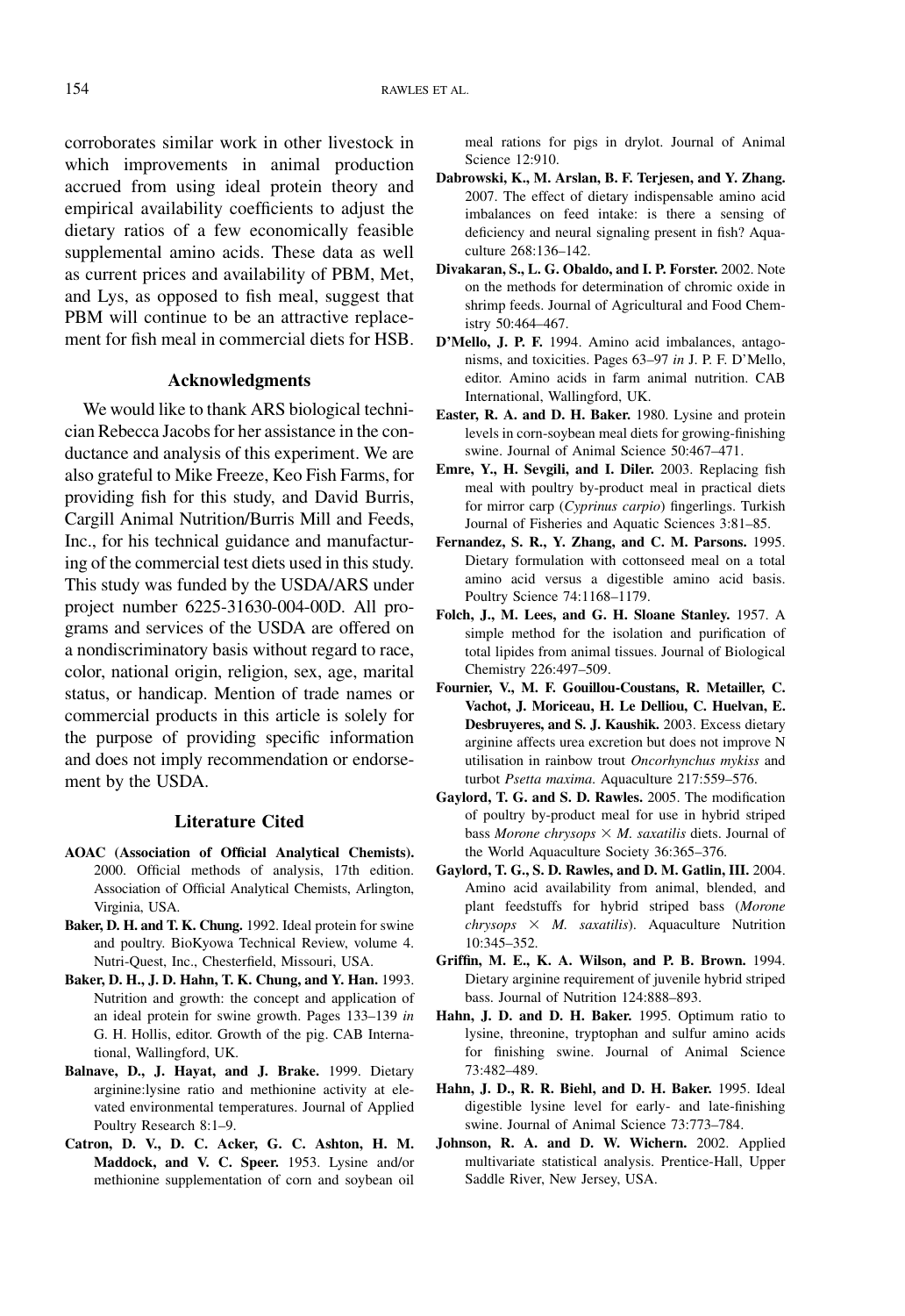- Kasumyan, A. O. and K. B. Døving. 2003. Taste preferences in fishes. Fish and Fisheries 4:289–347.
- Katz, R. S., D. H. Baker, C. E. Sasse, A. H. Jensen, and B. G. Harmon. 1973. Efficacy of supplemental lysine, methionine and rolled oats for weanling pigs fed a low-protein corn-soybean meal diet. Journal of Animal Science 37:1165–1168.
- Khattree, R. and D. N. Naik. 2000. Multivariate data reduction and discrimination with SAS® software. SAS Institute, Inc., Cary, North Carolina, USA.
- Kidd, M. T., B. J. Kerr, and N. B. Anthony. 1997. Dietary interactions between lysine and threonine in broilers. Poultry Science 76:608–614.
- Kissil, G. W., I. Lupatsch, D. A. Higgs, and R. W. Hardy. 2000. Dietary substitution of soy and rapeseed protein concentrates for fish meal, and their effects on growth and nutrient utilization in gilthead sea bream Sparus aurata L. Aquaculture Research 31: 595–601.
- Knowles, T. A., L. L. Southern, and T. D. Bidner. 1998. Ratio of total sulfur amino acids to lysine for finishing pigs. Journal of Animal Science 76:1081–1090.
- Kureshy, N., D. A. Davis, and C. R. Arnold. 2000. Partial replacement of fish meal with meat and bone meal, flash-dried poultry by-product meal, and enzymedigested poultry by-product meal in practical diets for juvenile red drum. North American Journal of Aquaculture 62:266–272.
- Leung, K. M. Y., J. C. W. Chu, and R. S. S. Wu. 1999. Effects of body weight, water temperature and ration size on ammonia excretion by areolated grouper (Epinephelus areolatus) and mangrove snapper (Lutjanus argentimaculatus). Aquaculture 170: 215–227.
- Loughmiller, J. A., J. L. Nelssen, R. D. Goodband, M. D. Tokach, E. C. Titgemeyer, and I. H. Kim. 1998. Influence of dietary total sulfur amino acids and methionine on growth performance and carcass characteristics of finishing gilts. Journal of Animal Science 76:2129–2137.
- Lunchick, C. A., A. J. Clawson, W. D. Armstrong, and A. C. Linnerud. 1978. Protein level, lysine level and source interaction in young pigs. Journal of Animal Science 47:176–183.
- Miller, R. G., Jr. 1981. Simultaneous statistical inference. Springer-Verlag, New York, New York, USA.
- NRC (National Research Council). 1993. Nutrient requirements of fish. National Academy Press, Washington, D.C., USA.
- NRC (National Research Council). 1998. Nutrient requirements of swine, 10th edition. National Academy Press, Washington, D.C., USA.
- Paspatis, M., T. Boujard, D. Maragoudaki, and M. Kentouri. 2000. European sea bas growth and N and P loss under different feeding practices. Aquaculture 184:77–88.
- Peres, H. and A. Oliva-Teles. 2005. The effect of dietary protein replacement by crystalline amino acid on

growth and nitrogen utilization of turbot Scophthalmus maximus juveniles. Aquaculture 250:755–764.

- Pfeffer, E., S. KInzinger, and M. Rodehutscord. 1995. Influence of the proportion of poultry slaughter byproducts and untreated or hydrothermically treated legume seeds in diets for rainbow trout, Onchorhynchus mykiss (Walbaum), on apparent digestibilities of their energy and organic compounds. Aquaculture Nutrition 1:111–117.
- Rawles, S. D., M. Riche, T. G. Gaylord, J. Webb, D. W. Freeman, and M. Davis. 2006. Evaluation of poultry by-product meal in commercial diets for hybrid striped bass (Morone chrysops  $\varphi \times M$ . saxatilis  $\varphi$ ) in recirculated tank production. Aquaculture 259:377–389.
- Robaina, L., G. Corraze, P. Aguirre, D. Blanc, J. P. Melcion, and S. Kaushik. 1999. Digestibility, postprandial ammonia excretion and selected plasma metabolites in European sea bass (Dicentrarchus labrax) fed pelleted or extruded diets with or without wheat gluten. Aquaculture 179:45–56.
- Robinson, E. H., R. P. Wilson, and W. E. Poe. 1981. Arginine requirement and apparent absence of a lysine-arginine antagonist in fingerling channel catfish. Journal of Nutrition 111:46–52.
- Robinson, E. H., W. E. Poe, and R. P. Wilson. 1984. Effects of feeding diets containing an imbalance of branched-chain amino acids on fingerling catfish. Aquaculture 37:51–62.
- Rodehutscord, M., F. Borchert, Z. Gregus, M. Pack, and E. Pfeffer. 2000. Availability and utilization of free lysine in rainbow trout (Oncorhynchus mykiss) 1. Effect of dietary crude protein level. Aquaculture 187:163–176.
- Rostagno, H. S., J. M. R. Pupa, and M. Pack. 1995. Diet formulation for broilers based on total versus digestible amino acids. Journal of Applied Poultry Research 4:293–299.
- Russell, L. E., G. L. Cromwell, and T. S. Stahly. 1983. Tryptophan, threonine, isoleucine and methionine supplementation of a 12% protein, lysine-supplemented, corn-soybean meal diet for growing pigs. Journal of Animal Science 56:1115–1123.
- Tibaldi, E., F. Tulli, and D. Lanari. 1994. Arginine requirement and effect of different dietary arginine and lysine levels for fingerling sea bass (Dicentrarchus labrax). Aquaculture 127:207–218.
- Turker, A., M. Yigit, S. Ergun, B. Karaali, and A. Erteken. 2005. Potential of poultry by-product meal as a substitute for fish meal in diets for Black Sea turbot Scophthalmus maeoticus: growth and nutrient utilization in winter. Israeli Journal of Aquaculture— Bamidgeh 57:49–61.
- Wang, X. and C. M. Parsons. 1998. Effect of raw material source, processing systems, and processing temperatures on amino acid digestibility of meat and bone meals. Poultry Science 77:834–841.
- Warren, H. J., R. M. Harrell, J. G. Geiger, and R. A. Rees. 1990. Design and rearing facilities for striped bass and hybrid striped bass. Pages 17–27 in